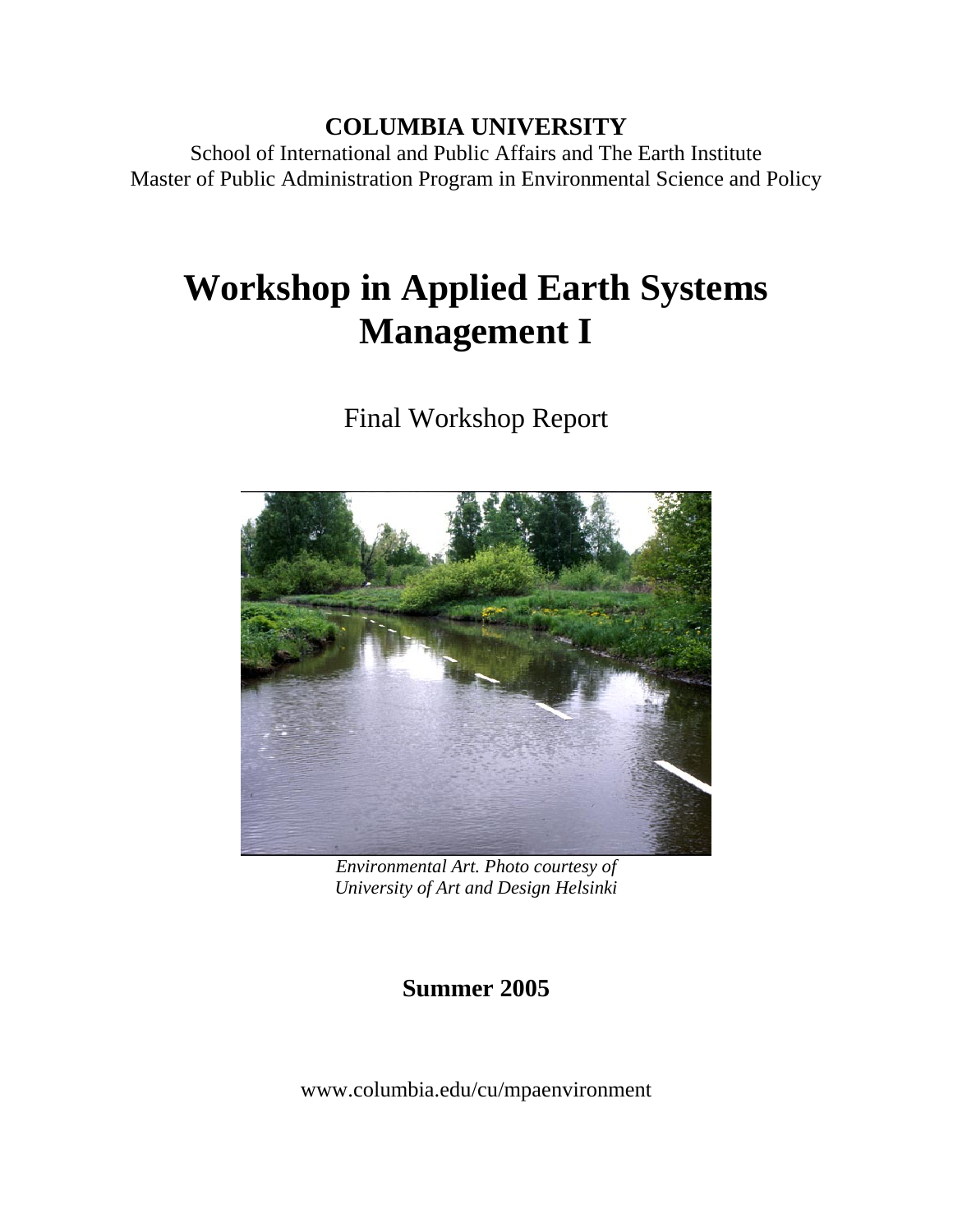## *Analysis of the Proposed Solid Waste Interstate Transportation Act of 2005*



*Trash Transfer Truck. Photo courtesy of Henry Ray Abrams.* 

Presented by: Solid Waste Management Workshop Group *Affiliated with: The School of International and Public Affairs Columbia University, New York, NY*  August 17, 2005

> Christine Chase Robin DeJong Kristin Heinen Nupur Hiremath Sallie Lacy Sarah Lopas

Nichole Lynch-Cruz Johnny O'Kane Brian Ross Bonnie Stamper Leo Tidd Makiko Yamazoe

Faculty Advisor: Dr. Steve Cohen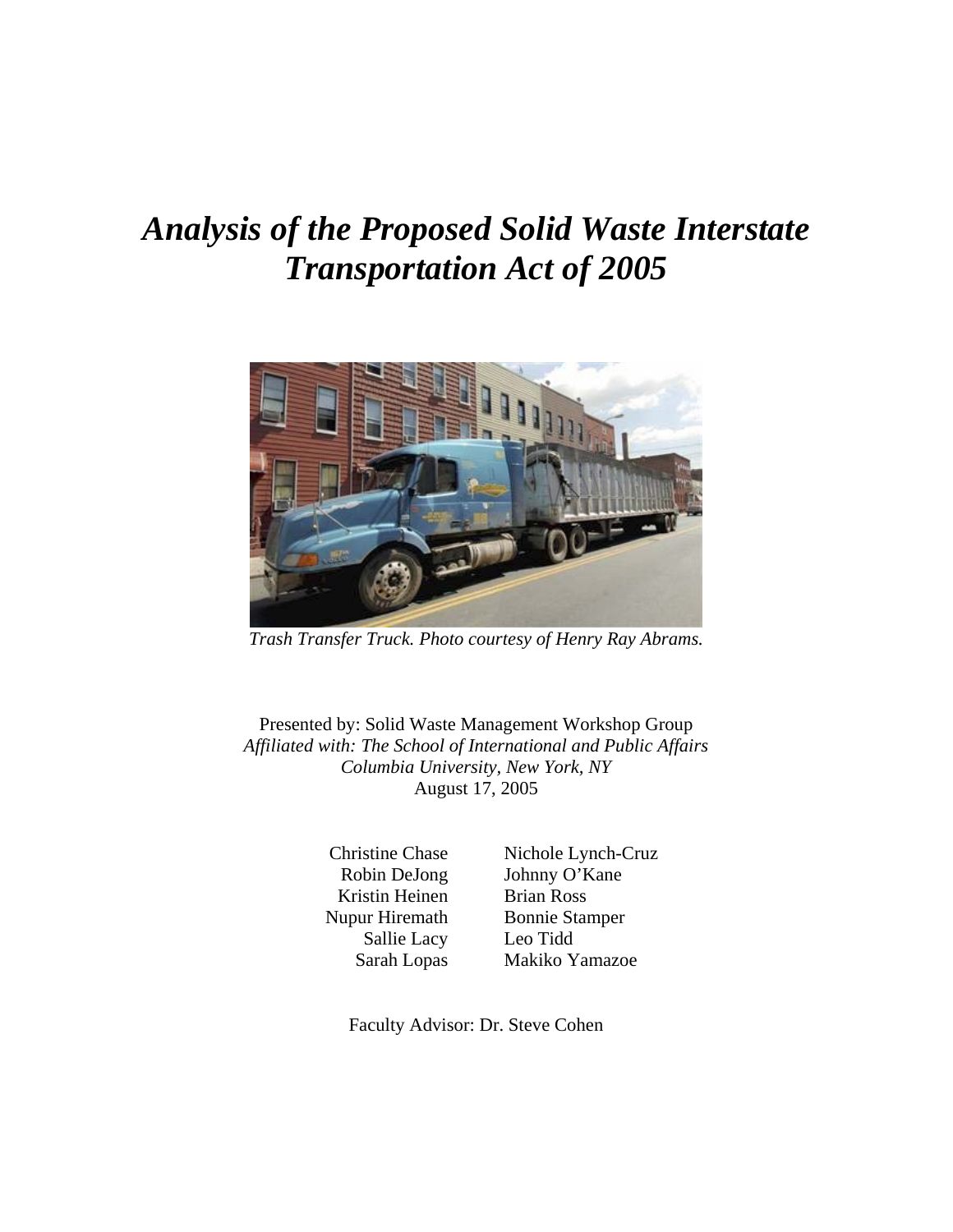## *Table of Contents*

|                            | Analysis of the Solution Proposed by the Solid Waste                |
|----------------------------|---------------------------------------------------------------------|
|                            | The Proposed Solutions and their Related Issues and Controversies12 |
| $\dot{i}$ .<br>ii.<br>iii. |                                                                     |
|                            |                                                                     |
|                            |                                                                     |
|                            |                                                                     |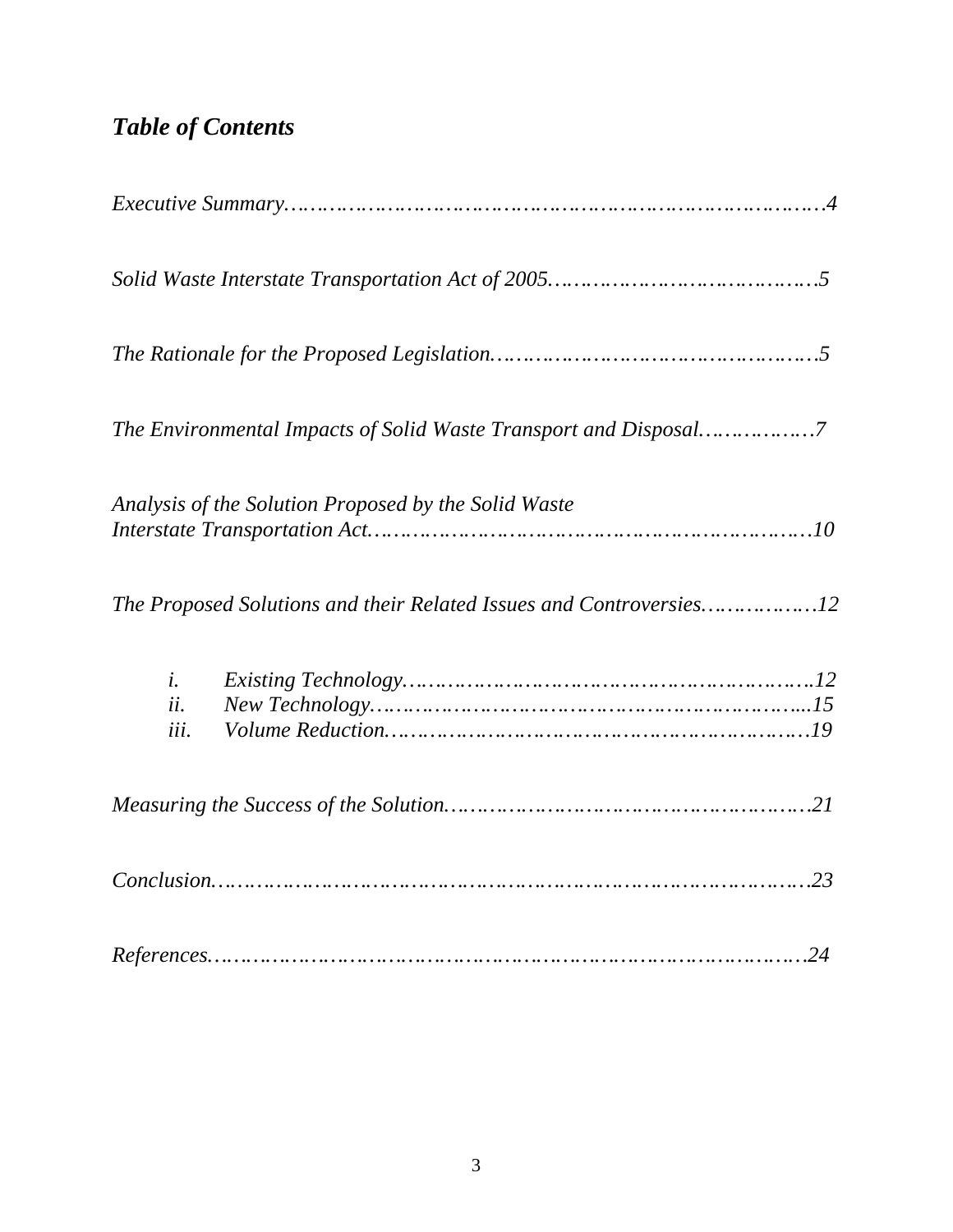## *Executive Summary*

This report analyzes the problem of interstate transportation of solid waste and the solutions proposed by the U.S. House of Representatives Bill No. 274, the Solid Waste Interstate Transportation Act of 2005. The analysis of the Act is broken down into the following components:

#### *Solid Waste Interstate Transportation Act of 2005*

This section summarizes the key components of the proposed legislation, which has the overarching purpose of granting state governments the authority to limit the amount of municipal solid waste imported into their state.

#### *The Rationale for the Proposed Legislation*

Our report analyzes the rationale of the proposed legislation, particularly examining the environmental impacts associated with solid waste transport and disposal. The management of municipal solid waste is an important function of the government. As the population continues to grow, the amount of municipal solid waste generated continues to grow.

#### *The Environmental Impacts of Solid Waste Transport and Disposal*

This section addresses the methods used to transport municipal solid waste, including trucks, barges and trains, as well as the environmental consequences and health risks posed by this transport. The disposal of municipal solid waste also poses environmental and health concerns as well.

#### *Analysis of the Solution Proposed by the Solid Waste Interstate Transportation Act*

The Solid Waste Interstate Transportation Act proposes to alleviate some of the problems associated with the transport and disposal of municipal solid waste. However, there are advantages and disadvantages to the proposed policies. The regulation of transport is uncertain, it could increase the mileage of transport as waste is diverted to landfills capable of accepting the waste or it could reduce the mileage of transport by encouraging innovation and/or instate disposal.

#### *The Proposed Solution and their Related Issues and Controversies*

Proposed options and solutions that could aid states in complying with the proposed legislation are explored in this section. These include the use of existing technologies, new technologies, and an overall reduction in the amount of waste produced. We also investigate the scientific issues and controversies which surround these proposed methods of waste management.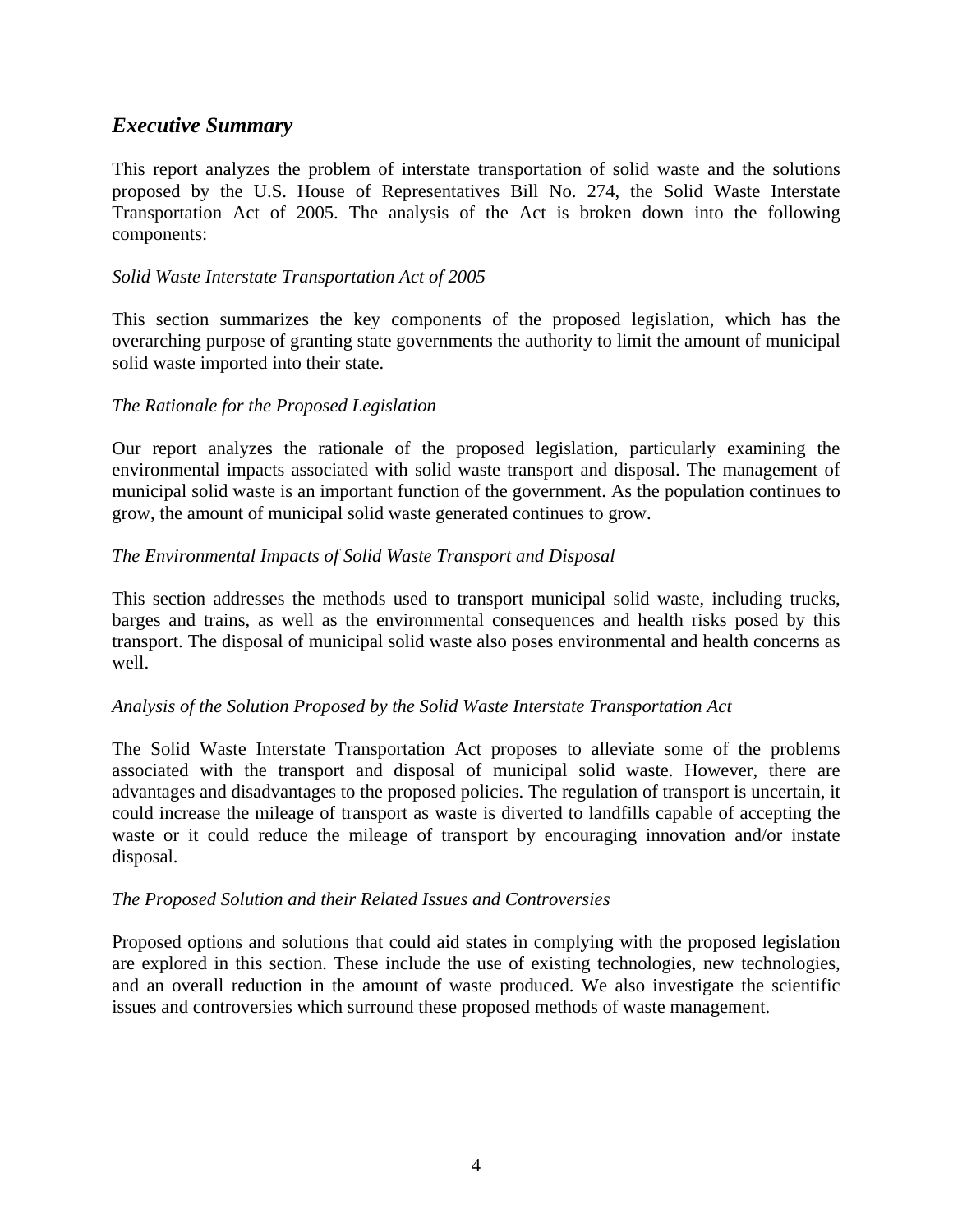#### *Measuring the Success of the Solution*

The effectiveness of the proposed legislation is only as good as its measurable results. This section considers the means of measuring the legislation's success should it be enacted. Such measurements include the monitoring of air pollution and groundwater pollution, and the distance traveled by municipal solid waste transport.

## *Solid Waste Interstate Transportation Act of 2005*

House Resolution 274: The Solid Waste Interstate Transportation Act of 2005, introduced by Representative Jo Ann Davis of Virginia, amends the Solid Waste Disposal Act.<sup>1</sup> The Act authorizes state governments to limit the amount of out-of-state municipal solid waste that is accepted at individual disposal and incineration facilities in accordance with "host community agreements". A host community agreement is a legally binding contract between a landfill operator and the local government that specifies the terms of operation for the landfill. The Act allows host community agreements to limit the amount of out-of-state municipal solid waste a facility receives. Municipal solid waste is defined by the Act as all materials discarded for disposal by households, hotels and motels; sewage sludge and residuals; combusted ash generated by resource recovery facilities or municipal incinerators; and petroleum contaminated soil. Recycled materials are not considered municipal solid waste for the purposes of regulation under the proposed legislation.

States may limit the annual amount of out-of-state municipal solid waste received to levels documented in 1993 or from the first year of documentation. For new or expanded facilities, the Act authorizes the state to require a permit that allows up to 80% of the municipal solid waste intake of the facility to be from sources within the state. The permit must allow at least 20% of the waste intake to be from out-of-state sources. The percentage limitation on municipal solid waste must be uniform and cannot discriminate against the state-of-origin. If a state has a comprehensive state-wide recycling plan, it may limit the amount of out-of-state municipal solid waste to the amount imported in 1995. The Act also allows the state to require inspectors to be on site during any or all hours of operation at any facility that receives out-of-state municipal solid waste. Under the proposed Act, new host-community agreements may require the owner/operator of the proposed facility to prepare an environmental impact assessment of the site.

## *The Rationale for the Proposed Legislation*

The safe disposal of municipal solid waste is a critical government function that protects public health. For many U.S. states such as New York, in-state municipal solid waste disposal capacity is inadequate for the quantity of waste being produced. Some landfills are nearing full capacity, many have closed, and locations for new facilities are difficult to site, particularly in the Northeast. Currently, several states, including New York, New Jersey and Illinois, have been unsuccessful in siting modern treatment, storage and disposal (TSD) facilities. Combined with the consolidation of the waste management industry, this has necessitated the export of municipal solid waste to other states, including Pennsylvania, Virginia and Michigan, that have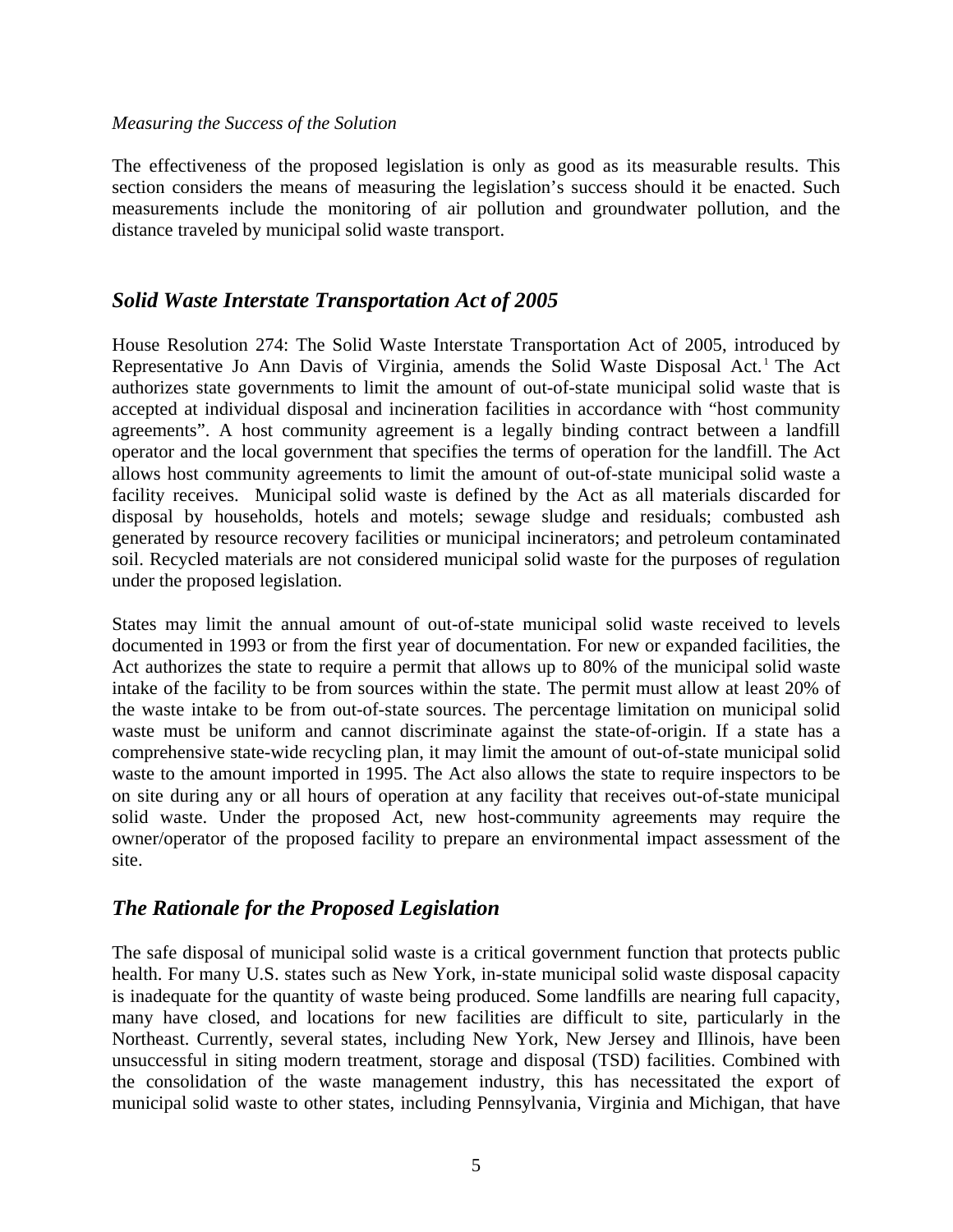numerous, large TSD facilities. Therefore, these states are bearing the long-term environmental and health costs associated with waste they did not produce. Attempts by individual states to limit the import of out-of-state municipal solid waste have been ruled unconstitutional by the U.S. Supreme Court for violating the Commerce Clause of the Constitution such as in the 1978 case *City of Philadelphia v. New Jersey*, and in the 1994 case *C&A Carbone, Inc. et al. v. Clarkstown, New York*. 2,3 Congress has limited power to regulate interstate commerce, which is why states that want to limit municipal solid waste imports are lobbying for this bill to be passed.

According to the Congressional Research Service, 39 million tons of municipal solid waste was imported across state boundaries in 2003, as compared to 14.45 million tons imported in 1993. There was an 11% increase in just two years from  $2001$  to  $2003.<sup>4</sup>$  Three main factors are behind the increase in interstate transport of municipal solid waste: increased generation, geographic distribution of landfill capacity, and the consolidation of the waste management industry.

#### Increased Generation

As depicted in Figure 1, per capita was generation has increased from 2.7 pounds per person per day in 1960 to 4.5 pounds in 2003. Total U.S. waste generation has continued to rise since 1990, despite a level rate of per capita generation, due to population growth. Increased generation of waste increases the demand for capacity. Since 55% of generated waste is disposed of in landfills and since some jurisdictions like New York City do not own landfills, increased generation creates an increase in the transportation of municipal solid waste.<sup>5</sup>



**Fig. 1** *Source: U.S. Environmental Protection Agency* 

#### Geographic Distribution of Landfill Capacity

The Congressional Research Service reported that from 1993-2002 the number of U.S. landfills decreased by 54%. However, while small landfills have closed, new massive regional landfills have increased total disposal capacity in the U.S. Although urban centers produce more trash, there is little space around them available for new landfills. The Environmental Protection Agency has strict regulations for landfill siting and management. Ideal landfill sites have specific traits such as topography for leachate collection and a climate that minimizes wind dispersion of contaminants.6

#### Consolidation of Waste Management Industry

Three companies gross 67% of the revenue earned for U.S. municipal solid waste management – Waste Management, Allied Waste, and Republic Services.<sup>7</sup> As the smaller landfills are closed in favor of large regional landfills, companies prefer to redistribute waste to their own facilities rather than pay competitors with closer landfills to take the waste.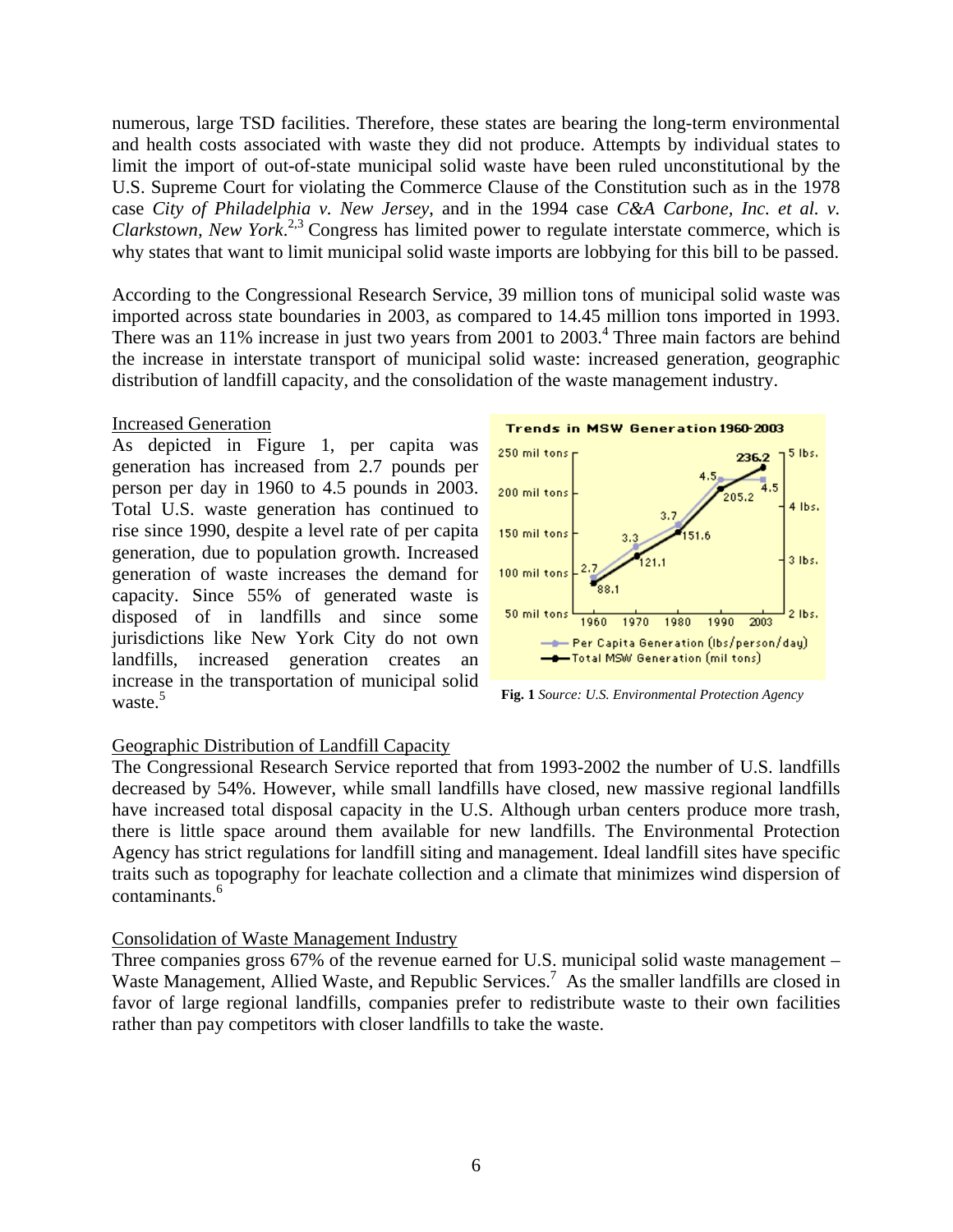## *The Environmental Impacts of Solid Waste Transport and Disposal*

#### *Transport*

In the United States, more than 148,000 vehicles carry nearly 39 million tons of solid waste across state lines each year.<sup>8</sup> These vehicles include diesel trucks, trains and barges. The primary mode of municipal solid waste transport is diesel trucks, because many TSD sites are not accessible by rail and barge transport. Many serious environmental and health risks are associated with diesel trucks and diesel exhaust. Figure 2 illustrates the transport of solid waste across state lines.



#### **Figure 2 Interstate Waste Movements in 2003**

*Source: National Solid Waste Management Association (http://www.nswma.org/InterstateWaste2005.pdf)* 

The increase in truck traffic for municipal solid waste transport on the highways leads to congestion and a higher probability of traffic accidents. A study in Houston, Texas, found that 81% of all major freeway incidents, defined as collisions, disabled vehicles and hazardous material spills, in Houston involved large trucks.<sup>9</sup> Almost 60% of traffic congestion in the United States is caused by such incidents.<sup>10</sup>

Diesel engines create an estimated 26% of the national total hazardous particulate air pollution from fuel combustion, and 66% of the national particulate air pollution from on-road sources.<sup>11</sup> According to the Transportation Statistics Bureau Annual Report in 2001, diesel-powered highway vehicles are responsible for 79% of total nitrous oxide emitted by transportation.<sup>12</sup>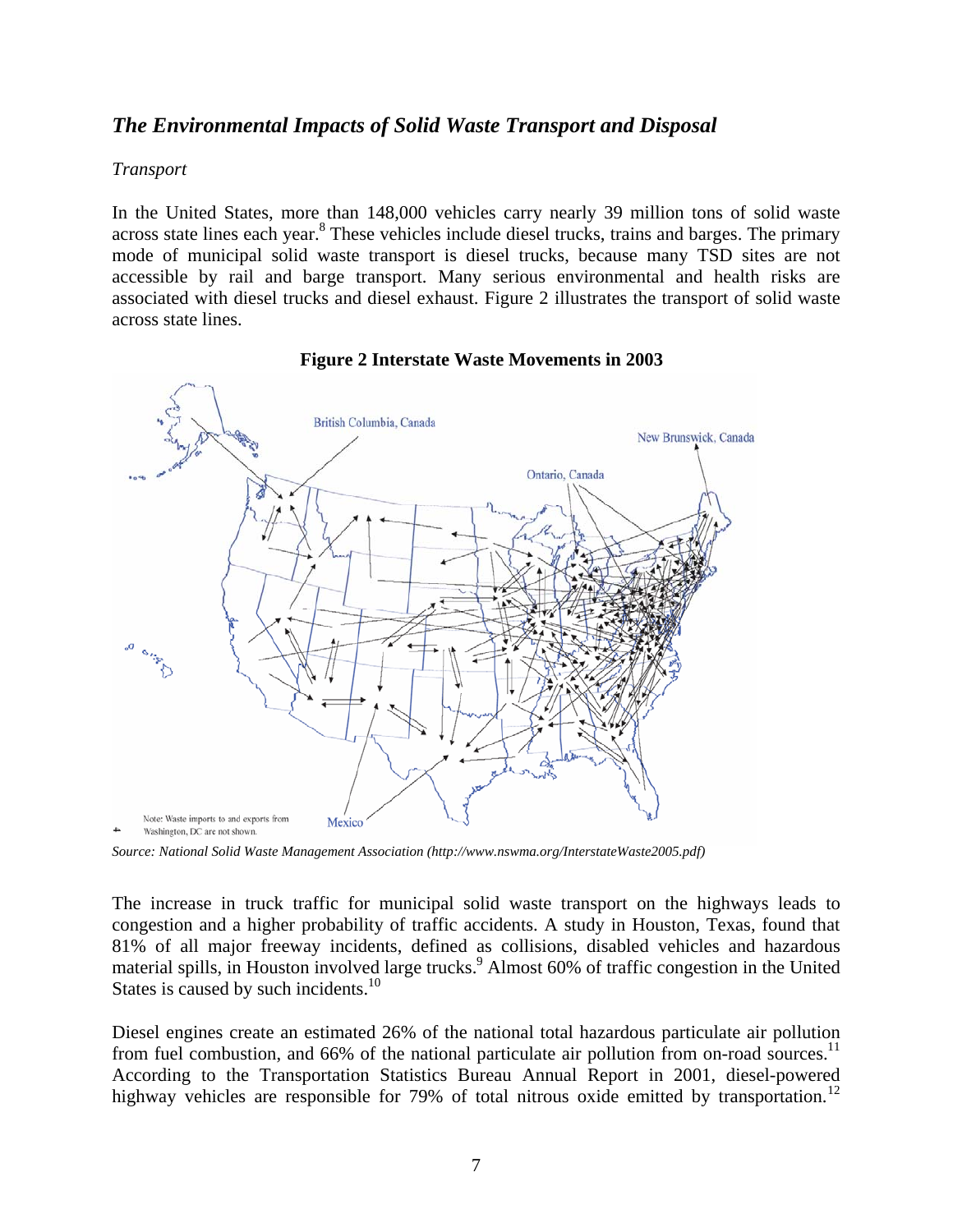Nitrogen oxides emitted by diesel engines can have a number of health effects due to the number of chemical reactions that can occur once they are released into the atmosphere.

Nitric oxide (NO) and nitrogen dioxide ( $NO<sub>2</sub>$ ) are collectively referred to as nitrogen oxides  $(NO_x)$  because these compounds rapidly interchange throughout the day. Ultraviolet radiation splits  $NO<sub>2</sub>$  into  $NO<sub>2</sub>$  and an oxygen molecule. This free oxygen molecule can react with atmospheric oxygen to form ozone, which is a harmful air pollutant in the lower atmosphere. It contributes to smog and can cause deleterious health effects, including lung damage, respiratory irritation, reduced cardiovascular functioning, and possibly some forms of cancer. <sup>13</sup> The presence of ozone in the lower atmosphere is also toxic to plants, reducing photosynthesis and contributing to cell damage that increases vulnerability to disease.  $NO<sub>2</sub>$  can also be oxidized to form nitric acid (HNO<sub>3</sub>), which can form water droplets and fall as acid rain. Atmospheric NO<sub>x</sub> can intensify the effect of haze, cause respiratory problems, and be converted and deposited into nitrogen-limited ecosystems causing phytoplankton blooms.

In addition to nitrogen oxide, diesel exhaust is a principle source of the greenhouse gas carbon dioxide  $(CO<sub>2</sub>)$ . Heavy truck emissions have increased by 46% over the last 10 years, and in 2002, they accounted for 83% of  $CO<sub>2</sub>$  in U.S. greenhouse gas emissions.<sup>14</sup> Carbon dioxide and other triatomic molecules prevent heat from escaping into space, intensifying the greenhouse effect and thereby contributing to global climate change. Additional air pollutants with health implications from diesel truck emissions include carbon monoxide, various volatile organic compounds, polycyclic aromatic hydrocarbons and particulate matter. Carbon monoxide can chemically asphyxiate humans. Volatile organic compounds (VOCs) can damage liver, kidney and nervous system functioning, and many have been classified by the EPA as potential human carcinogens. Polycyclic aromatic hydrocarbons (PAHs), which are also potentially carcinogenic, can settle out of the atmosphere and accumulate in soils and on surface waters. Particulate matter (PM), such as dust, dirt, soot, smoke, and vaporized pollutants, contributes to smog and haze. Due to its small size, PM can reach deep areas of the lungs, aggravating respiratory illnesses and possibly causing lung cancer.

Train and barge transport are less frequently used in the transportation of MSW, yet, their impact cannot be disregarded because their large carrying capacity increases the potential harm from an accident. The spill of waste or fuel directly into water from a barge spill is particularly difficult to clean up. These negative environmental and health effects are all related to the transport of waste. However, once the municipal solid waste reaches its final destination, there are additional environmental and health hazards inherent in the disposal methods.

#### *Disposal*

#### Landfills

Landfills are shallow depressions in the ground that are typically lined with a two-foot layer of clay and high-density plastic liner that is designed to prevent contamination of underlying soil and groundwater. Landfills are the disposal method of 56% of all municipal solid waste.

One byproduct of landfills is leachate, formed when rainwater and liquid waste percolates through solid waste, absorbing contaminants including heavy metals, salts, xenobiotic organic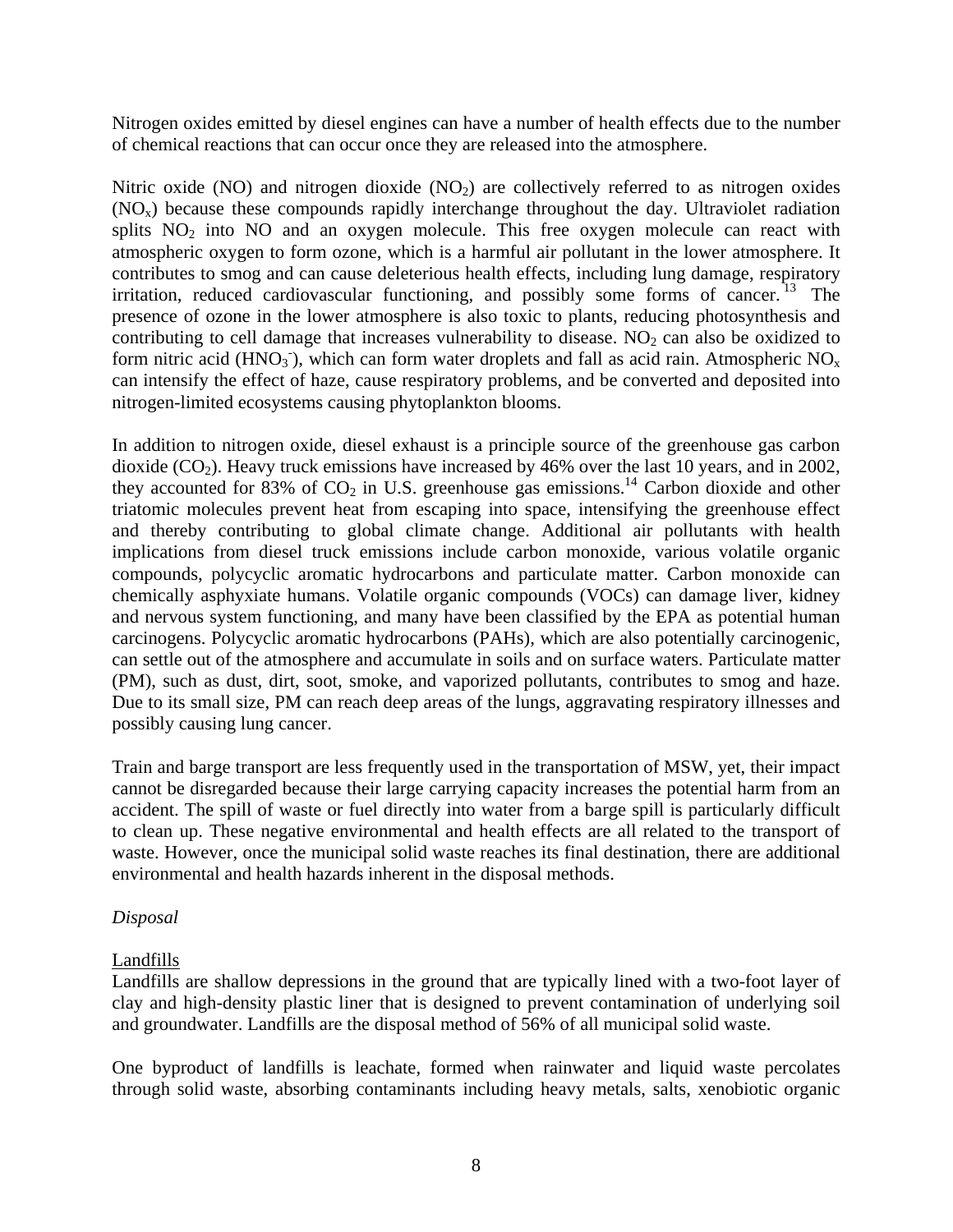compounds, and dissolved organic matter. Heavy metals derived from industrial wastes and electronics include lead, cadmium, mercury, arsenic and chromium. Increased levels of salts can disrupt microbial populations and make groundwater undrinkable. Xenobiotic organic compounds include polychlorinated biphenyls (PCBs), pesticides, solvents, gasoline, and oil, and can be particularly difficult to remediate if they are highly concentrated. Dissolved organic matter, such as breakdown products of food and paper waste, can change redox conditions in groundwater, and if discharged to surface waters, can promote algal blooms.<sup>15</sup> Groundwater contamination can persist because of the long residence time of the hydrologic cycle. Leachate contamination of groundwater is of particular importance because it can make drinking water unsafe for consumption.

In the U.S., the most serious impact of landfills is contamination of groundwater. Groundwater supplies the drinking water for 51% of the total population of the U.S., and 99% of the rural population.<sup>16</sup> Early landfills were nothing more than open dumps, which quickly led to a number of sanitation and health issues. Newer landfills include a leachate collection system, and all are periodically covered with several inches of soil to create "cells" of waste.<sup>17</sup> Some landfills, especially older landfills, do not have leachate collection and treatment systems. The EPA acknowledges that "the best liner and leachate collection system will ultimately fail due to natural deterioration," and that improving technologies simply prolong the onset of this failure.<sup>18</sup>

Another byproduct of a landfill is air pollution. Landfill emissions contain about 30 of the 188 toxic air pollutants listed for regulation under the Clean Air Act.<sup>19</sup> In the U.S., landfills are the single largest human-related source of methane emissions, accounting for 34% of the total emissions.<sup>20</sup> Aerobic decomposition of biodegradable organic wastes results in oxygen and organic matter to be converted to methane  $(CH_4)$  and  $CO_2$ . Methane and carbon dioxide equally account for 90% of total gas generated during anaerobic decomposition. Methane is a potent greenhouse gas; the effect of one methane molecule on global warming is 20 times greater than one molecule of carbon dioxide.<sup>21</sup> Methane gas is especially dangerous because at certain concentrations it is highly explosive. This is particularly important when gas is not vented and instead migrates through the soil. By diffusing through the soil, methane can enter underground structures such as basements and utility spaces and create explosion hazards.<sup>7, 22</sup> Additional contaminants that can be present in landfill gases include polycyclic aromatic hydrocarbons (PAHs) and volatile organic compounds (VOCs) which can migrate upwards through the soil, killing vegetation as they replace oxygen or potentially contaminating groundwater aquifers.

#### Incinerators

Fourteen percent of municipal solid waste generated in the U.S. is incinerated.<sup>23</sup> Incinerators involve the combustion of solid, liquid or gaseous wastes and can reduce waste weight by 70%. The resultant heat of combustion can be used to generate electricity. Municipal solid waste incinerators generally involve the following processes: waste storage and handling; processing to prepare wastes; combustion; air pollution control; and residue (ash) handling.<sup>24</sup> The combustion process involves a rapid, exothermic reaction between fuel and oxygen resulting in carbon dioxide, water and ash. The ash is either disposed of at a landfill or reused for construction purposes. Inefficient combustion results in the presence of contaminants that were either present prior to incineration or were formed during incomplete combustion and in the gas cooling stage.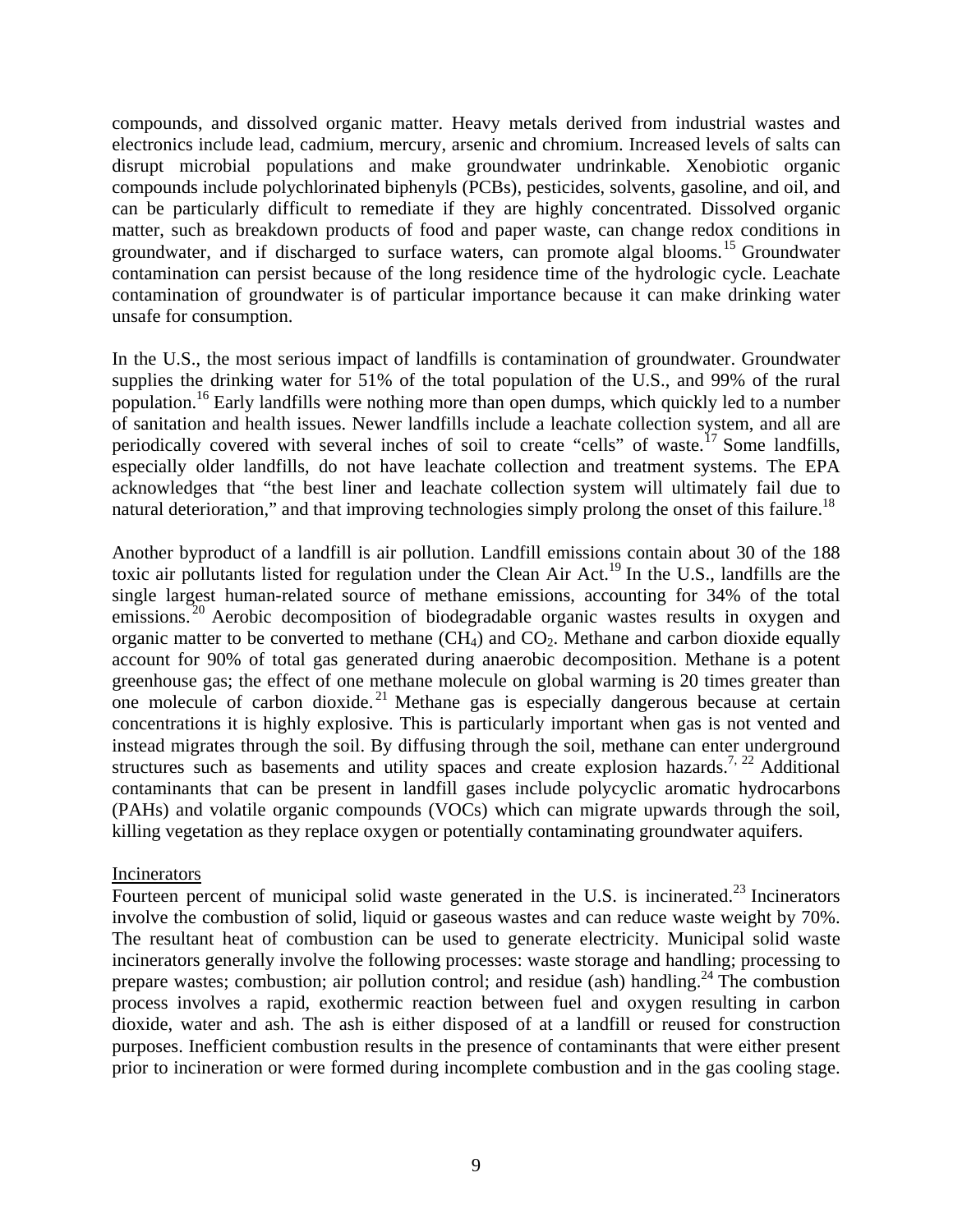These pollutants can either be contained in the bottom ash or released in gaseous form from the incinerator smoke stack.

There are four categories of incinerator pollutants: gases, metals, organic substances, and particulate matter.<sup>25</sup> Gases include highly acidic gases such as  $NO<sub>x</sub>$  that can form cloud droplets and fall to the ground as acid rain. Metals that are not destroyed in the combustion process include mercury, cadmium, chromium, lead, manganese, cobalt, vanadium, copper, nickel, thallium, and arsenic. These metals can bind to particulate matter in the fly ash which in turn can be inhaled by humans, or can settle on soils and water, adversely affecting the various systems of the body and possibly leading to cancer. Additionally, organic matter formed by incomplete combustion includes dioxins and furans, which have been linked to cancer and may cause reproductive or developmental problems. However, new incinerator technologies have improved combustion and decreased the amount of air pollutants emitted.

## *Analysis of the Solution Proposed by the Solid Waste Interstate Transportation Act*

All forms of municipal solid waste management pollute the environment. Impacts range from local soil contamination to regional groundwater pollution, and can also affect national air quality and influence global climate change. Every policy solution to this problem comes with advantages and disadvantages. The key to effective policy is to identify cost effective methods that generate the most protection for the least cost.

#### **Advantages**

An advantage of limiting MSW imports is that it enhances the ability of states to limit the contaminants that currently enter the state's ecosystem through imported waste. One of the major complaints from importing states is that they act as the dumping ground for the waste and contaminants produced by exporting states.<sup>26</sup> Some of the toxics and heavy metals in decomposing MSW degrade very slowly or not at all.<sup>27</sup> If states limit MSW imports, then they will reduce the volume of contaminants in their environment.

Another advantage to this legislation is that interstate transport limitations and subsequent higher disposal costs can promote innovation to the waste management industry and increase efforts toward waste reduction. The Solid Waste Interstate Transportation Act creates incentives for local waste disposal. Local disposal is important for lowering the environmental impact of transportation and allowing states to protect themselves from excessive imports. Alternative MSW management technologies can be comparatively cost-effective and develop into viable options. Governments could study waste conservation and recycling programs, as in 1999 when Maryland Governor Parris N. Glendening ordered a waste management task force to make recommendations for improving on the state's MSW exports while considering possible passage of legislation similar to the Act.28 Reduction in the produced volume of MSW solves the root problem behind arguments over MSW interstate transport.

A final advantage would be the long term benefits received by states able to limit the amount of imported MSW. The true cost of contamination remediation is not reflected in MSW disposal costs. A report by the Minnesota Pollution Control Agency found that landfill closure, post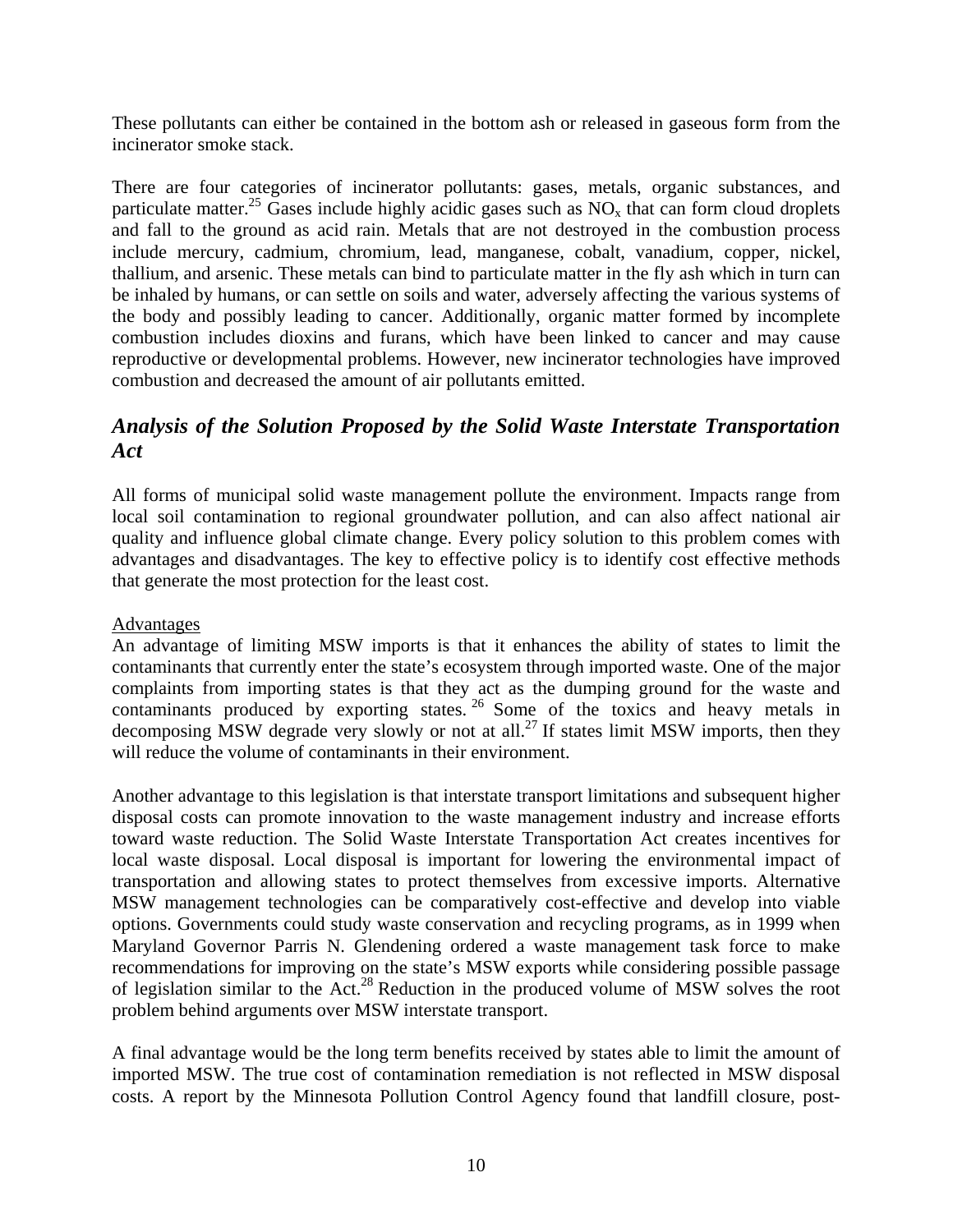closure, and corrective actions can last 30 years, and host states must bear the costs.29 Import limits would cut these costs, put more responsibility on the waste-producing states, and decrease demand for landfills in some states. More land would be available for alternative development or conservation. For example, Virginia imports the second highest volume of MSW in the country.30 Currently, Virginia protects 12 percent of its estimated total land area for conservation  $-$  3 million acres conserved out of 25.27 million total acres.<sup>31</sup> If Virginia's waste imports decrease, there will be less pressure to develop these lands into MSW disposal sites.

#### Disadvantages

The limitation of amount of MSW to cross state lines could actually lead to longer transportation routes in some cases. For example, in Cook County, IL, where Chicago is located, landfills are closer out-of-state in Southern Wisconsin and Northwest Indiana than in downstate Illinois landfills. Even though Illinois doubled landfill capacity from 1994 to 2003, the state also exported twice the volume of MSW. The increased landfill capacity accommodated St. Louis and its suburbs – not Chicago. $^{32}$ 

Another disadvantage would be the potential for sitting a landfill in an inappropriate location. In general, landfills are located with regard to natural conditions like topography and climate to minimize dispersion of contaminants to nearby residents through the ground and air.<sup>33</sup> MSW import limits may lead to poorly sited landfills in less than ideal natural conditions that may increase the risk of contamination. Unfortunately, current alternatives to landfills are either not cost-effective or too dangerous for the environment. For example, waste incinerators were prevalent in many U.S. cities through the mid-1960s, but studies found that emissions contained several harmful contaminants. As of 2001, proper emission remediation technology was too expensive and high operating costs increased demand for cheaper landfills.<sup>34</sup>

A further disadvantage would be the immediate costs of changes in the waste management industry. Some landfills have closed in urban centers because of lawsuits over their negative health effects, as was the case with the Fresh Kills facility on Staten Island in New York.<sup>35</sup> If previously closed facilities are reopened or existing landfills are expanded to handle additional MSW, then there will be added strain on their host communities. If MSW import limitations are imposed, then the waste management industry will be forced to reverse its policies and practices by suspending consolidation of the industry. Many waste managers currently rely on imported waste for revenue.<sup>36</sup> If there is less waste imported to landfills, there will be fewer tipping fees paid and less income for landfill operators. With less revenue to cover costs, landfill operators will earn less profit. Under short supply and unchanging demand, the price of a product increases – in this case the price of waste disposal. Therefore, residents in both importing and exporting states will have to cover the costs of this policy.

#### Uncertainties of HR 274

The impact of this bill is difficult to project. One potential benefit of the Act is that it encourages exporters to manage their waste locally instead of passing it on to other states. On the other hand a state might simply bypass the state reluctant to accept waste and ship it further to a state more interested in the waste disposal industry. Whatever the states choose to do after they are granted that power and whatever technological or political developments result from their choice, it is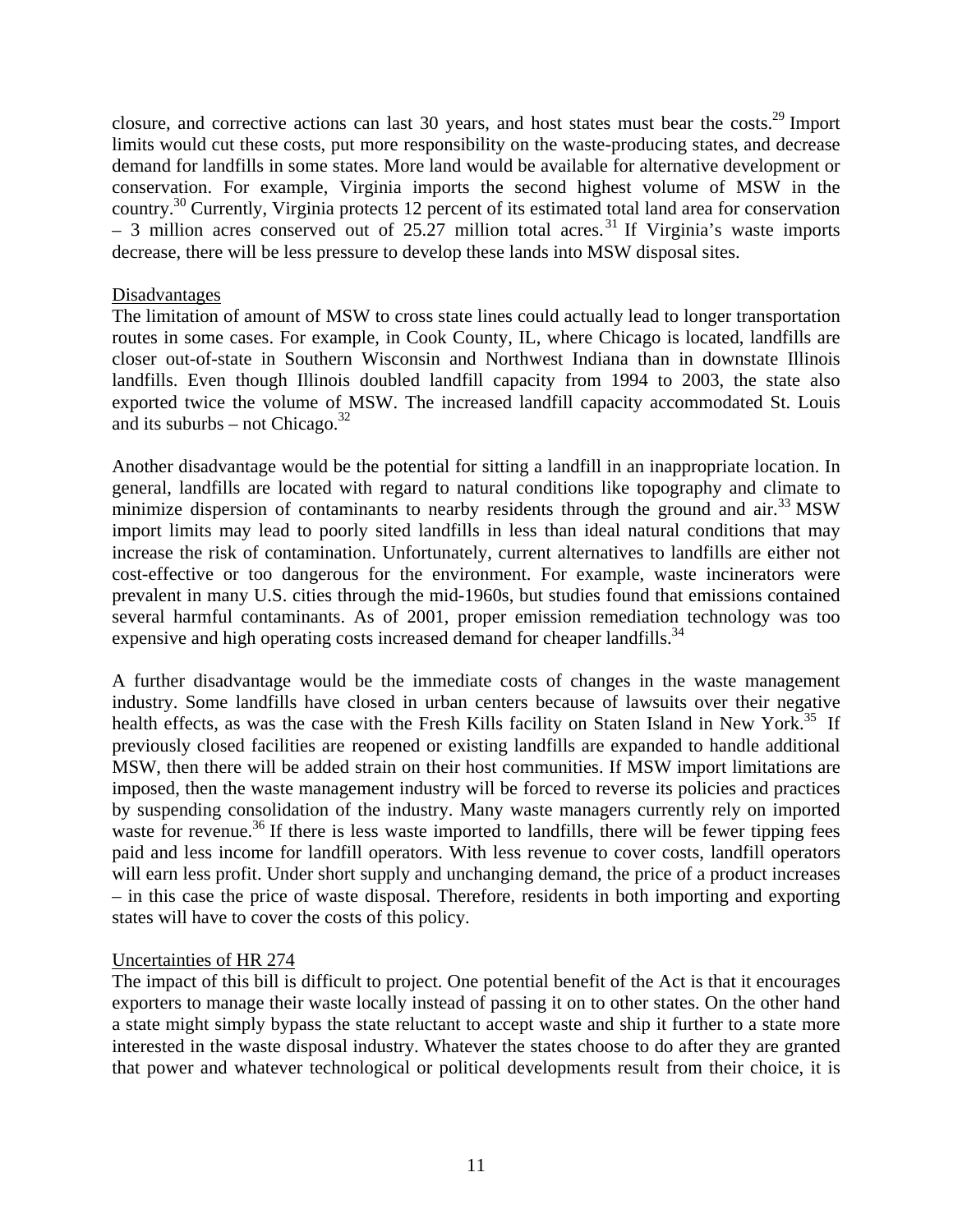difficult to forecast the behavior of state and local waste management officials. The reaction to this new regulation may be different for each state.

While state behavior is uncertain, we are certain that a smaller volume of MSW results in fewer air and water contaminants. Importing states will focus on management of their MSW and remediation of their disposal sites. Exporting states will pay higher transport costs, limit waste production, and/or improve their MSW management plans.

## *The Proposed Solutions and their Related Issues and Controversies*

The Act encourages exporting states to find more effective and benign ways of disposing their MSW within their own borders. The states may move toward a model of self-sufficiency and environmentally sound treatment since they may be bearing increased environmental and health effects due to MSW treatment. This can be achieved through the application of existing technology, the application of new technology, and a reduction in the volume of MSW.

However, a number of scientific issues accompany the implementation and extensive use of any of the three categories of proposed solutions. While these new technological solutions can partially reduce MSW volume, or reduce the environmental impacts of existing landfills, they are currently not being used on a large-scale in the United States. With the increasingly urgent problem of municipal solid waste to be contained locally, there must be further research to overcome the scientific hurdles. The ultimate "solution" may be a utilization of several proposed techniques.

#### *Existing Technology*

Currently, a variety of methods are being used to manage solid waste in the United States. For instance, New York state uses MSW landfills, Refuse Derived Fuel (RDF) incinerators, solid waste incinerators, composting, pyrolysis, waste tire storage, leachate storage facilities, landfill gas recovery facilities, solid waste incinerator ash residue monofills, construction and demolition waste landfills and used oil transfer and storage facilities.<sup>37</sup> However, although the list is comprehensive, the most common disposal methods are landfills and incinerators. There are several alternatives to the use of landfills and incinerators that significantly have fewer associated environmental and health risks, such as anaerobic digestion and thermal gasification.

#### Anaerobic Digestion or Fermentation

Anaerobic digestion is the process by which microorganisms can be used to digest solid waste in an oxygen free environment.<sup>38</sup> This involves the conversion of larger organic wastes into smaller, more manageable ones.<sup>39</sup> It also releases a mixture of carbon dioxide and methane called biogas that can then be used as fuel due to its combustibility.<sup>40</sup>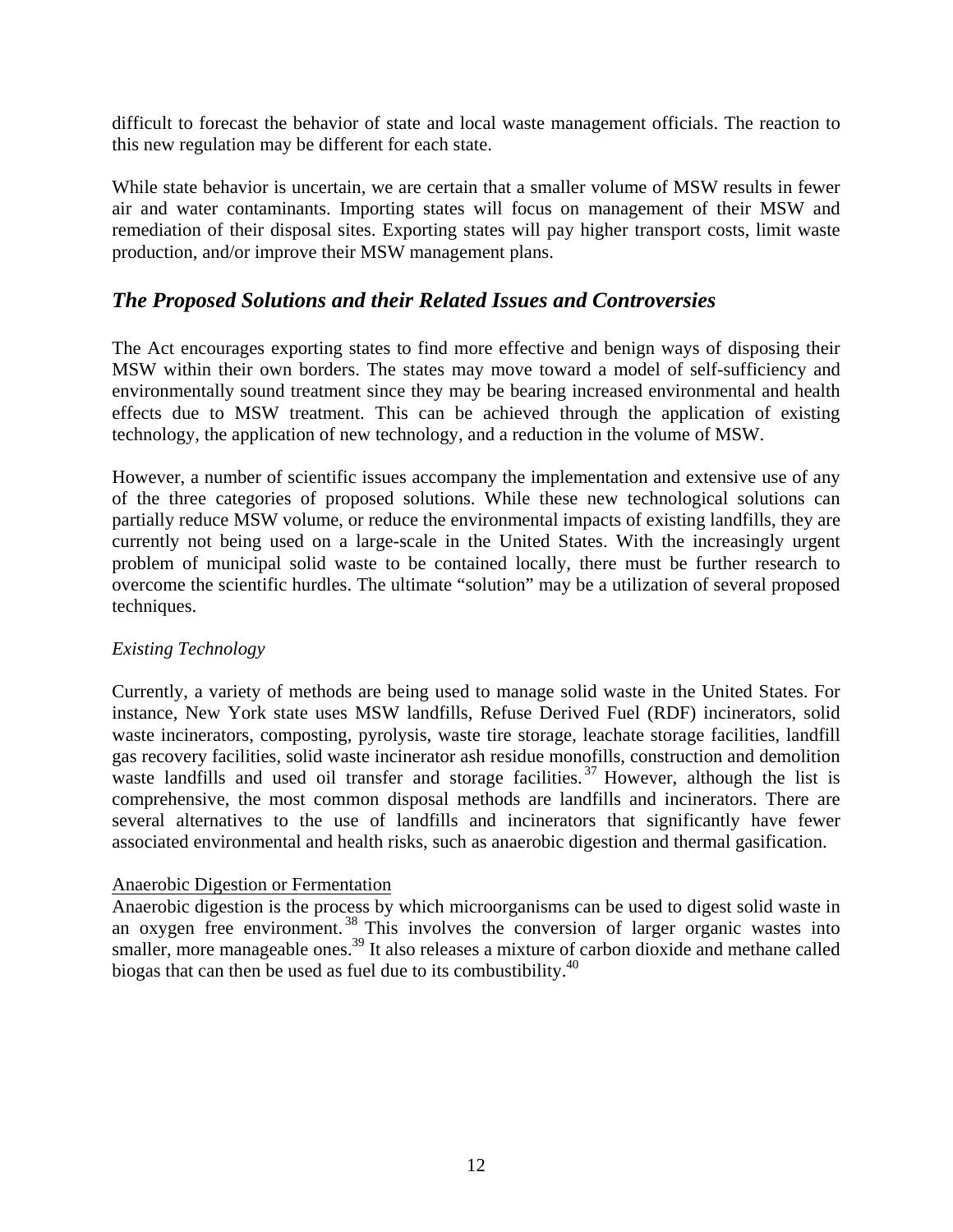

Digester

**Figure 3** Anaerobic Digestion Tank. MSW is placed in the digester where it is heated through a heat exchanger and simultaneously mixed with a powerful mixer. The resultant waste is taken to an effluent storage tank or a disposal tank. The gas released is collected in a gas receiver, cleaned, compressed under pressure, and subsequently used as fuel or stored for later use.<sup>41</sup>

*Image Source: National Agriculture Information Service.* 

#### Thermal Gasification & Pyrolysis

Thermal gasification and pyrolysis are often used in conjunction with each other. Pyrolysis involves the combustion of MSW in the presence of a limited amount of oxygen.<sup>42</sup> The purpose of this is to first anaerobically decompose the bulk of the organic material into smaller components, after which the remaining material is oxidized. The resultant biogas, comprised predominantly of methane and carbon dioxide, is recycled into the system and used to fuel the subsequent stages of the process.<sup>43</sup> Thus, gasification is used to maintain the temperature of the gasifier so that no additional heat needs to be provided. In most cases, the digested material is collected as char and further used as fuel.<sup>44</sup> The set up for thermal gasification is similar to that for anaerobic digestion, except that digestion in gasification occurs in the absence of microorganisms.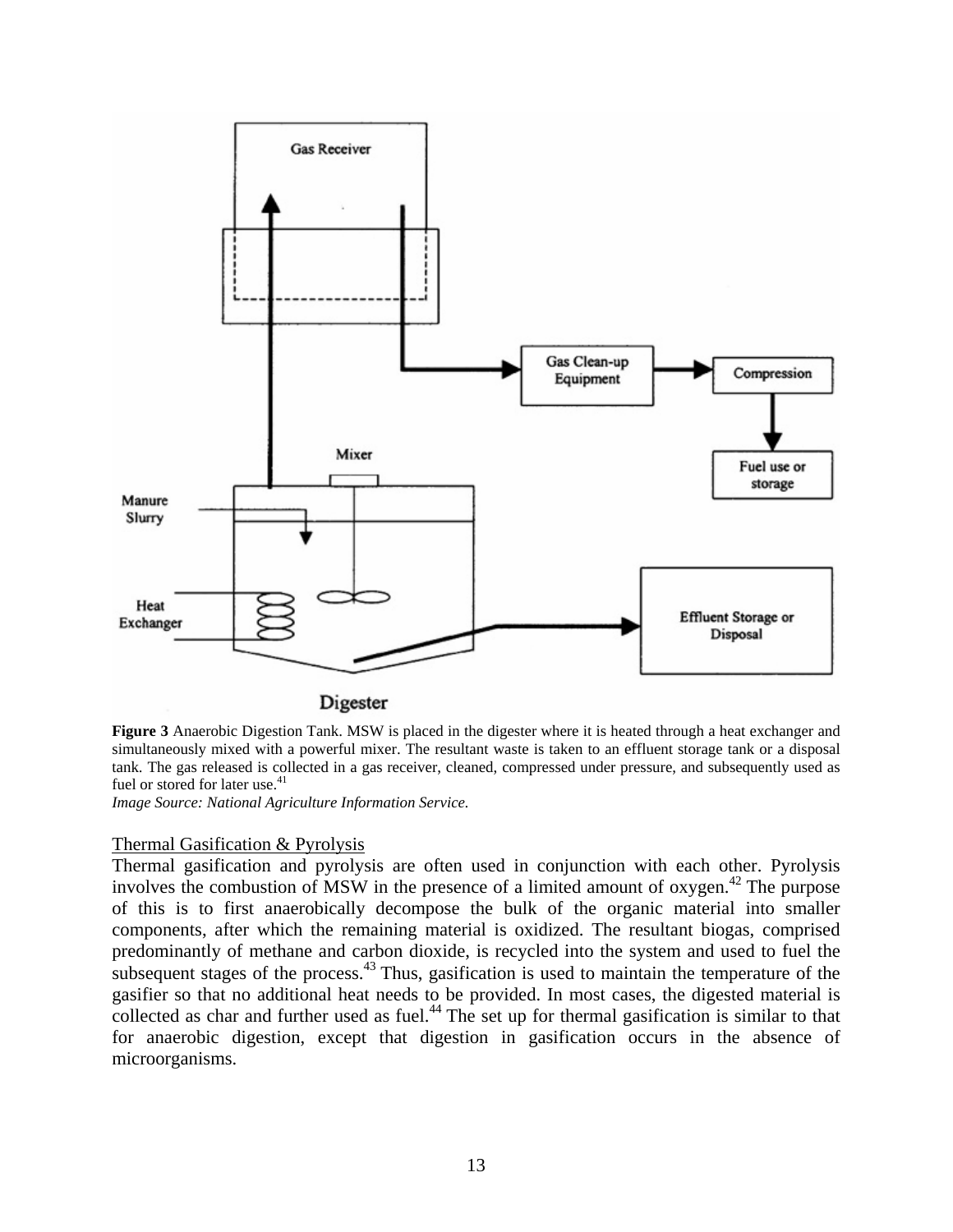

**Figure 4** Thermal gasification process. MSW is placed in a closed gasifier, a limited oxygen atmosphere, where it is provided with start-up heat. The subsequent residues are collected while the biogas released is cleaned and used for combustion.<sup>45</sup>

*Image Source: Cardiff University Waste Research Station.* 

#### Issues and Controversies

The anaerobic digestion process is similar to the natural biodegradation of MSW in landfills. The danger from this process may be the release of biogas, consisting primarily of methane, into the atmosphere either from inefficient processing or from overproduction. In addition to being a potent greenhouse gas, methane is difficult to detect and therefore could pose an occupational hazard. Methane is potentially explosive and can react with hydrogen sulfide to form a deadly poison as it displaces oxygen. 46 Besides biogas, anaerobic digestion produces sludge. The consequences of using this sludge as a fertilizer have not yet been determined, and a lack of a market for sludge inhibits the financial investment into developing anaerobic digestion. Another limiting factor is that anaerobic digestion can only process organic wastes, such as yard clipping and food wastes, which means that it can only reduce a portion of the volume of solid waste. While utilization of a pre-processor can separate the recyclables, thereby effectively reducing the solid waste, this requires additional area for siting the pre-processor.

The biggest advantage of processing MSW by means of pyrolysis and thermal gasification is that pollutants such as sulfur are retained, rather than being transformed into the gas phase and allowed to enter the atmosphere, as is the case with incinerators.<sup>47</sup> However, this only displaces the problem to the disposal of the resultant ash. In addition, EPA lists emissions for a "starvedair combustor" the most closely related process and demonstrates that other contaminants are present in the flue gas similar to incinerators. Other considerations include the cleaning of the biogas so that it can be used as energy, and the shredding of the MSW. The re-circulated biogas in thermal gasification must be cleansed of tars and particulate matter in order to maintain efficiency and protect the equipment. However, the "scrubbing" of the biogas at high temperatures has yet to be established on a large scale and is currently being researched.<sup>48</sup> The MSW must be shredded prior to being added to the gasifier, which requires labor and is costintensive.49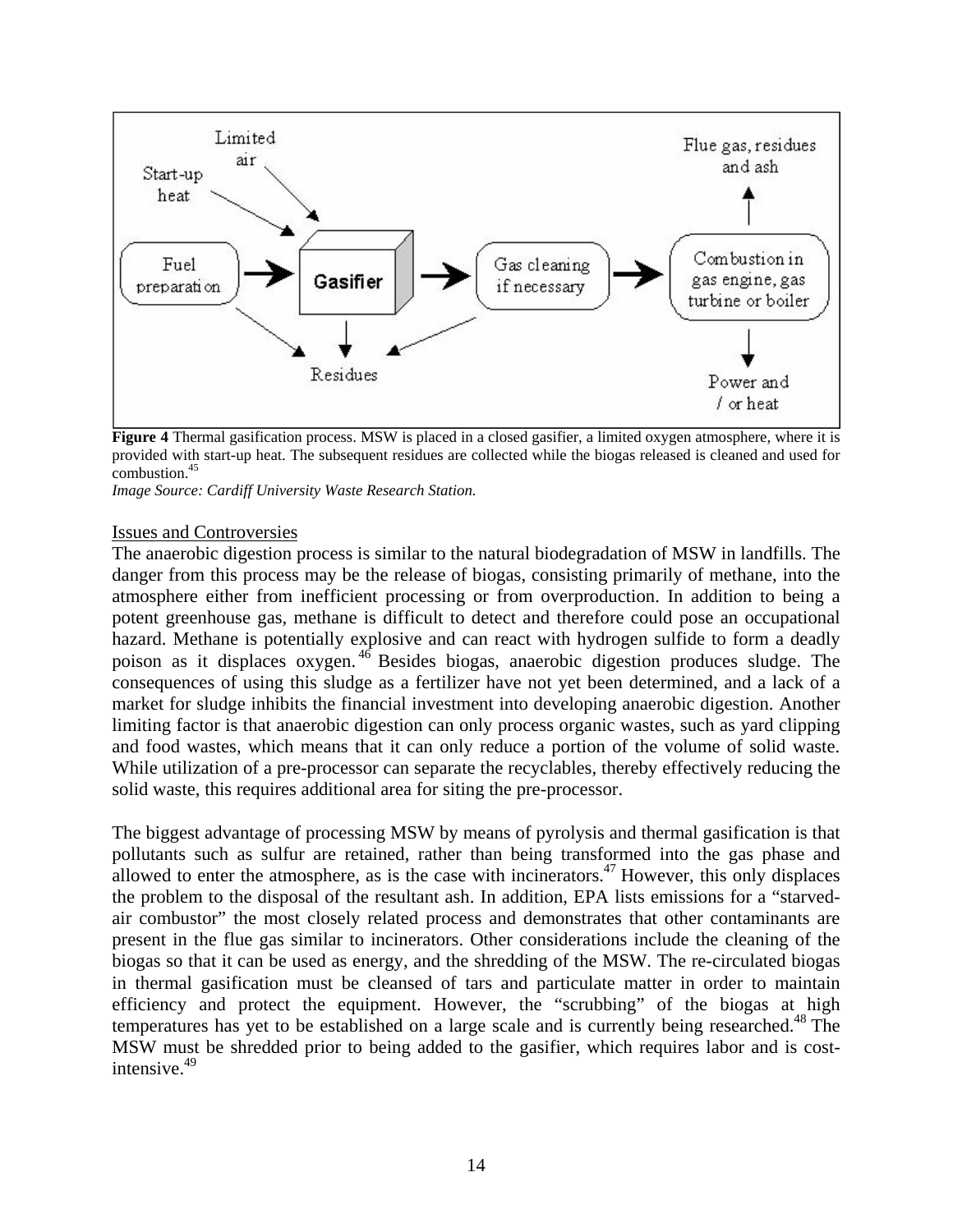With both thermal gasification and anaerobic digestion, the biogas power plant must be located nearby since it is impractical to transport biogas over large distances.<sup>50</sup> This also poses a problem for the land requirement of siting the anaerobic digester or the gasifier near a biogas power plant, which is recommended to be located near an urban center. However, these methods work well for the organic component of MSW. In a report by the New York State Department of Environmental Conservation, a large proportion of the MSW of the state consists of food residual wastes from households, hospitals, nursing homes, prisons, and amusement parks.<sup>51</sup> Over 233,000 tons of organic waste was recycled by New York State in 1998.<sup>52</sup> Food waste can be up to 10.4% of the total waste generated in the United States.<sup>53</sup> Thus, given that organic wastes contribute significantly to the bulk of MSW in most parts of the United States, it would be worthwhile to employ thermal gasification and pyrolysis as well as anaerobic digestion to process the MSW, rather than depending heavily on its export to other states.

#### *New Technology*

New techniques are currently being applied to landfills, incinerators, and waste-to-energy (WTE) plants to make them more efficient and less polluting. Presently, WTE plants throughout the world combust approximately 130 million tons of solid waste every year.<sup>54</sup> The combustion process in these plants is much cleaner than that in traditional incinerators, showing significant reduction in emissions of greenhouse gases and volatile and chlorinated organic compounds. Moreover, MSW represents a renewable energy source when gases released during its processing are recovered through WTE. Additionally, the processes of anaerobic digestion and thermal gasification are becoming increasingly efficient through the introduction of catalysts such as effective microorganisms and methanogenic reactors.<sup>55</sup>

#### Biostabilization in Bioreactor Landfills

Biostabilization of MSW involves the treatment of MSW until it has achieved its lowest biological oxygen demand and has produced the maximum possible carbon dioxide and methane. At this point, degradable organic matter and further microbial activity is at a minimum.<sup>56</sup> This process allows biostabilization of MSW to occur in a period of 5-10 years, rather than the decades it takes for the same decomposition in traditional landfills.<sup>57</sup> Certain bioreactor landfills lead to an increase in the amount of methane produced since it can be used for energy production, while some bioreactor landfills lead to a decrease in the amount of methane produced thereby alleviating the environmental impact of a traditional landfill. A facultative bioreactor allows for the release of nitrogen, which has a lower environmental impact than methane. When the leachate is recycled into the landfill, the denitrifying bacteria in the MSW break down the nitrates and convert them to nitrogen gas.<sup>58</sup> Thus, bioreactor landfills are an alternative that prove to be more energy-efficient and have less pollution potential than traditional landfills.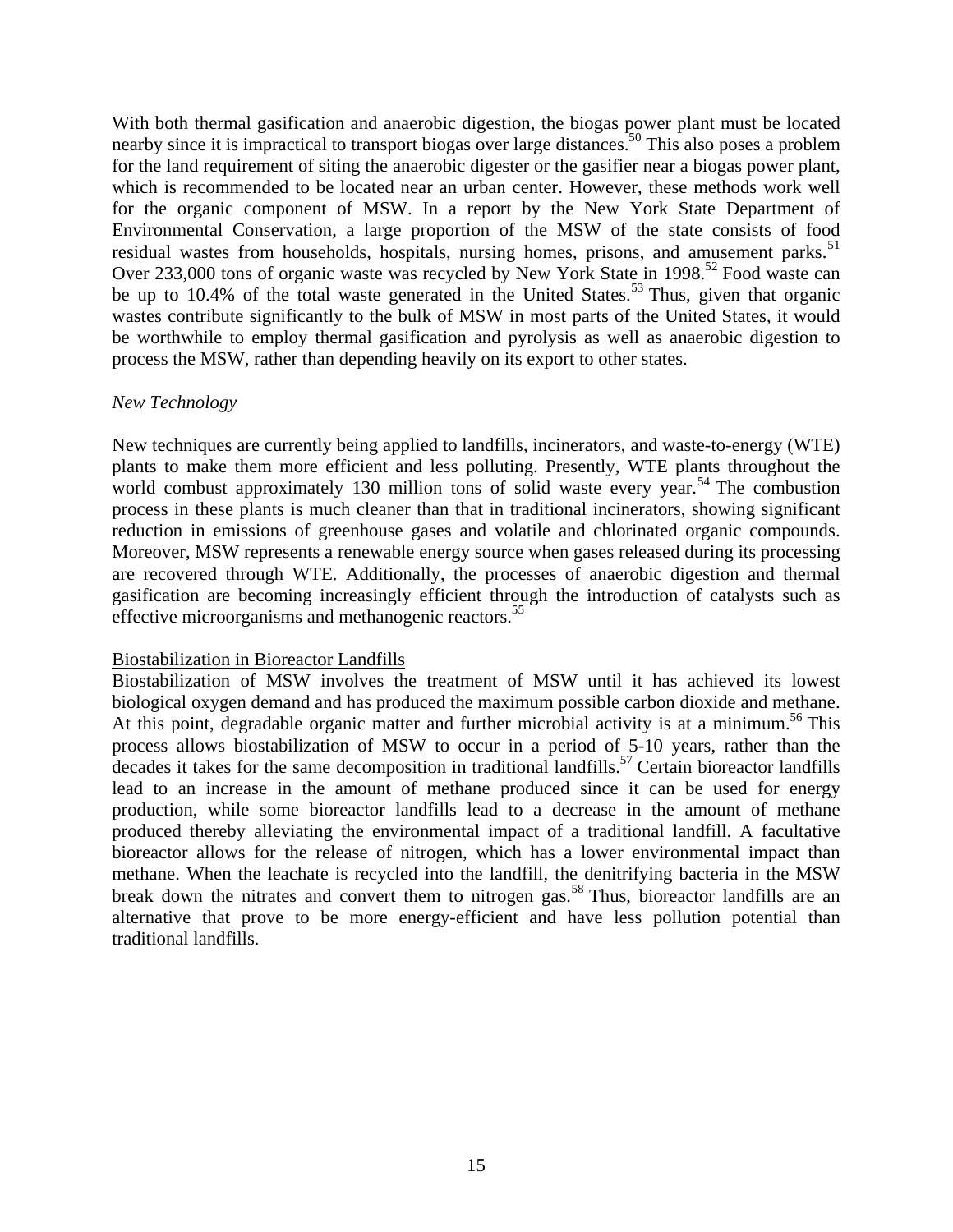

**Figure 5** Schematic representation of a bioreactor landfill. Leachate is tapped from the bottom of the landfill (blue pipe) and taken to a leachate nitrification plant where the ammonium compounds in the leachate are converted to nitrates. Treated leachate is then recirculated through the landfill (blue pipes). Methane gas released (yellow pipes) can still be tapped for energy.

*Image Source: Markwiese et al., Journal of Municipal Solid Waste.59*

#### Oxygen Enriched Air and Flue Gas Recirculation

Currently, most WTE facilities operate on a mass-burn system, as this represents the cheapest and simplest way to reduce volume of MSW and recover energy produced during this process.<sup>60</sup> In an effort to further improve the existing technology, new systems are continually being introduced into the market.

One of these is the Martin GmbH SYNCOM-Plus process, a highly sophisticated WTE process that re-circulates flue gas in order to increase turbulence and transport within the WTE chamber, resulting in more complete combustion of MSW.<sup>61</sup> Since the flue gases are hot from the combustion process, they help to maintain the temperature of the waste bed at adequately high temperatures, to the order of  $1150^{\circ}$ C, thereby reducing the energy demand in the later stages.<sup>62</sup> Recirculation also helps reduce the volume of flue gases release by 35%, thereby leading to a reduction in the pollutants associated with flue gases, such as fly ash.<sup>63</sup> This bottom ash, following treatment, can be beneficially used in making road surfacing materials. $64$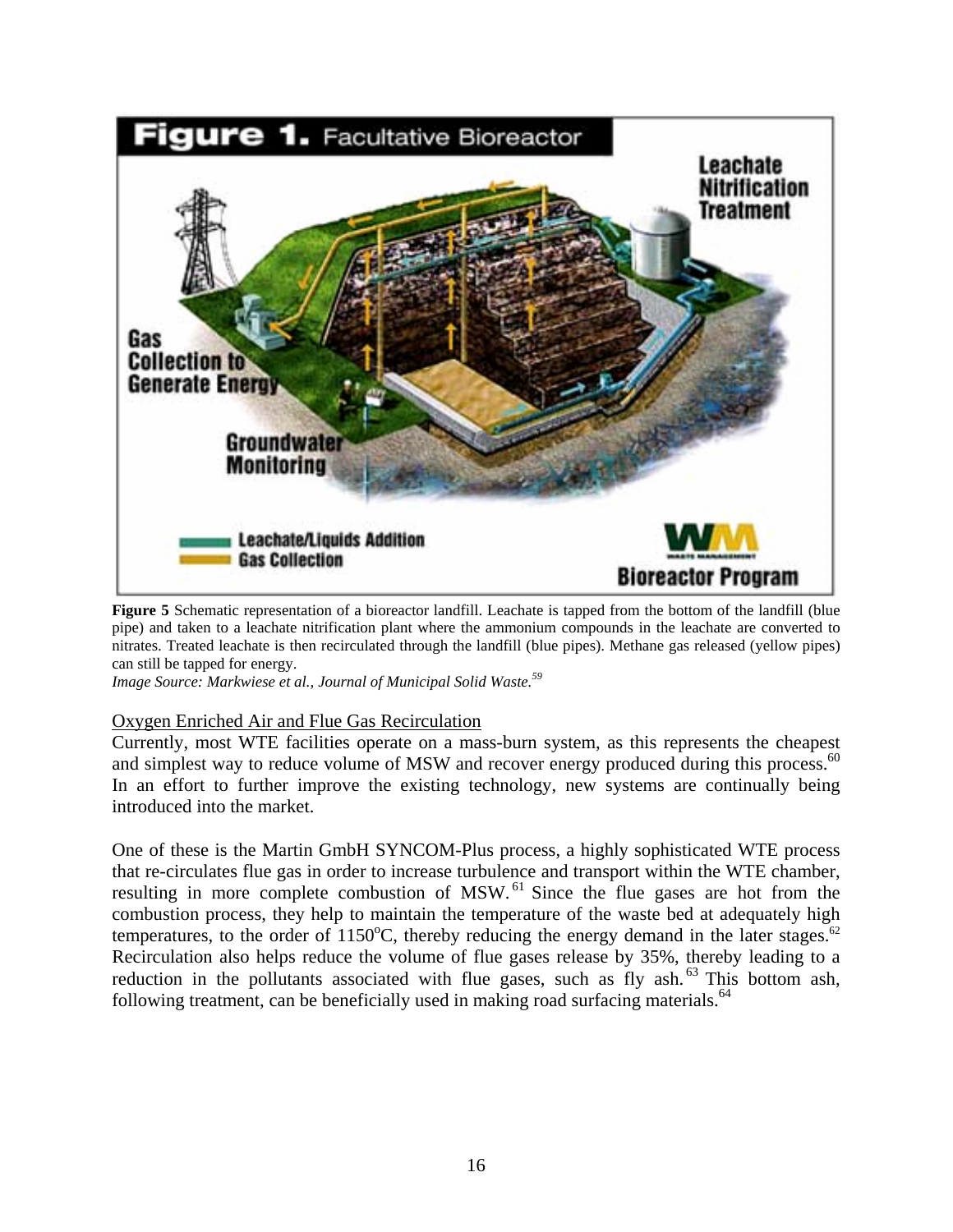

**Figure 6** Martin GmbH SYNCOM-Plus process. MSW enters the waste bed, where temperature is monitored by an infrared camera. Flue gas is re-circulated from the flue gas cleaning chamber and, along with oxygen, is injected through the grate, increasing the temperature of the waste bed. This results in a higher quality of bottom ash, which can then be used beneficially.<sup>65</sup>

*Image source: Themelis, N. J, Waste Management World, 2003.*

#### Combustion (Fuel) Cells

Although fuel cells have historically been intended for use in space vehicles, they are now being considered as an emerging technology for electricity production derived from gases generated during the stabilization of MSW.<sup>66</sup> They are an attractive alternative for electricity because of their efficiency and minimal emission of polluting gases. The design of a fuel cell consists of two porous electrodes that are separated by an electrolyte. As reactions occur between the electrodes, hydrogen and oxygen are consumed, producing water and electricity. The electrolyte conducts the ions produced and consumed during these reactions, thereby closing the electrical circuit within the cell. Heat produced during these processes must be removed to maintain the cell's temperature. As a single cell only generates approximately 0.7 Volts of power, multiple cells are assembled into "stacks", and multiple stacks form "modules" that generate a higher degree of power.67 The water produced in the process is converted to steam which then drives turbines that further generate electricity.<sup>68</sup>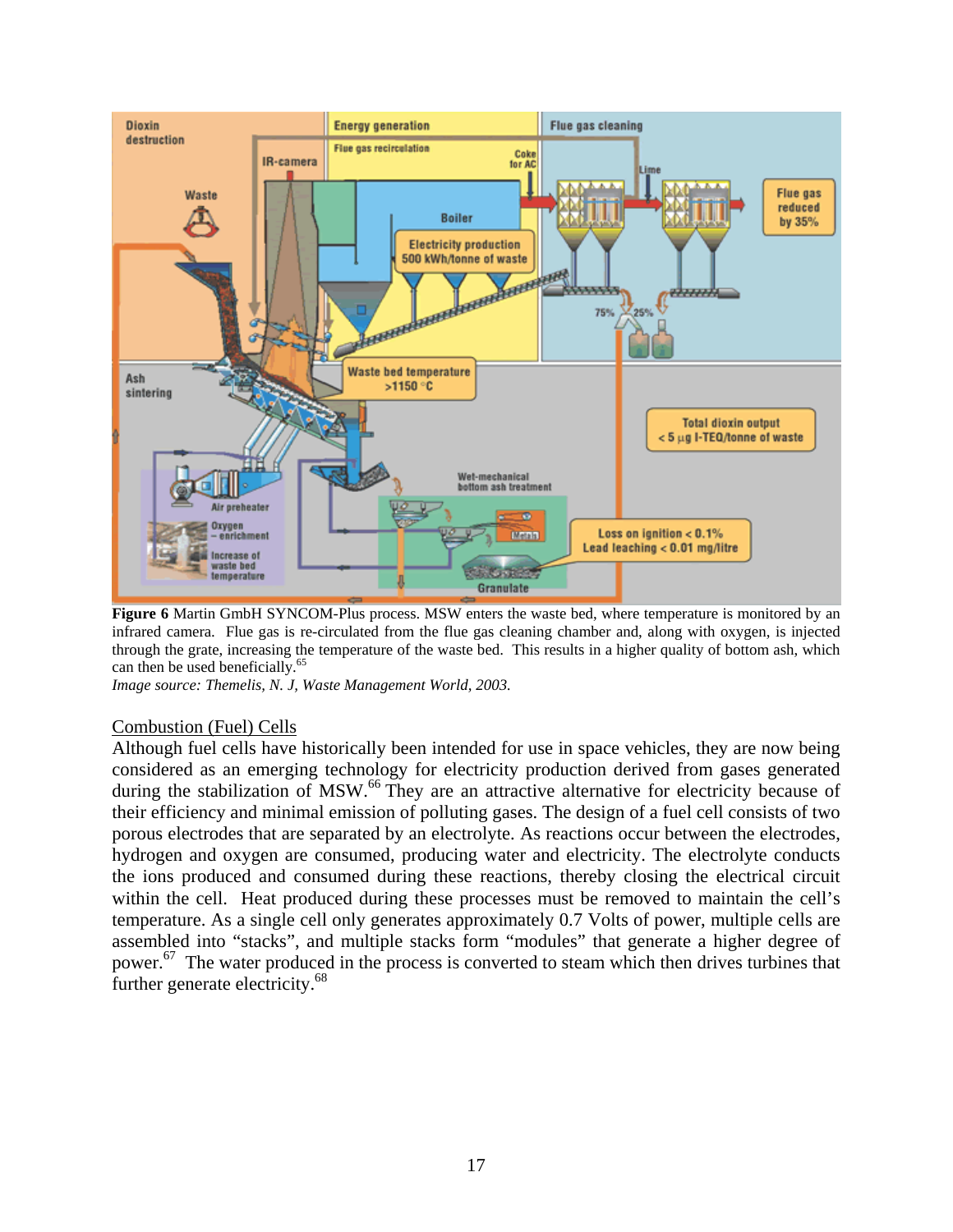

**Figure 7** Schematic representation of one of many possible designs of machinery that can use biogas from waste treatment (in this case, gasification) in fuel cell technology. Hydrogen is extracted from cleaned biogas and channeled into a molten carbonate fuel cell where it reacts with oxygen via electrolysis to generate electricity. Water produced is converted to steam which then drives a steam turbine, further generating electricity. *Image Source: Energy Conversion Systems.69* 

#### Issues and Controversies

A major issue with the biostabilization (bioreactor) is maintaining the moisture required for efficient processing. Leachate alone is usually not sufficient, so additional sources are required, including storm water, wastewater and wastewater treated sludge. 70 Since MSW is heterogeneous, this presents a problem with "dry zones", or regions where the moisture is not adequately distributed, increasing the time necessary to reach biostabilization. This can be remedied by efficient subsurface techniques like vertical and horizontal trenches, but due to the novelty of this technique, there is no existing design guideline.<sup>71</sup> In addition, the EPA lists the following "special considerations" that will need to be researched: increased gas emissions, odors, instability of waste mass with increased moisture and density, possible failing of liner systems, surface seeps and landfill fires.<sup>72</sup>

The technology of oxygen air enrichment and flue gas recirculation is still in its developing phase, and more research needs to be done to determine efficiency and to ensure safety. The U.S. Department of Energy, Office of Energy Efficiency and Renewable Energy proposed ways to reduce energy inefficiency and possible  $NO<sub>x</sub>$  emissions in a report in 2004, which would take at least three years to develop.<sup>73</sup>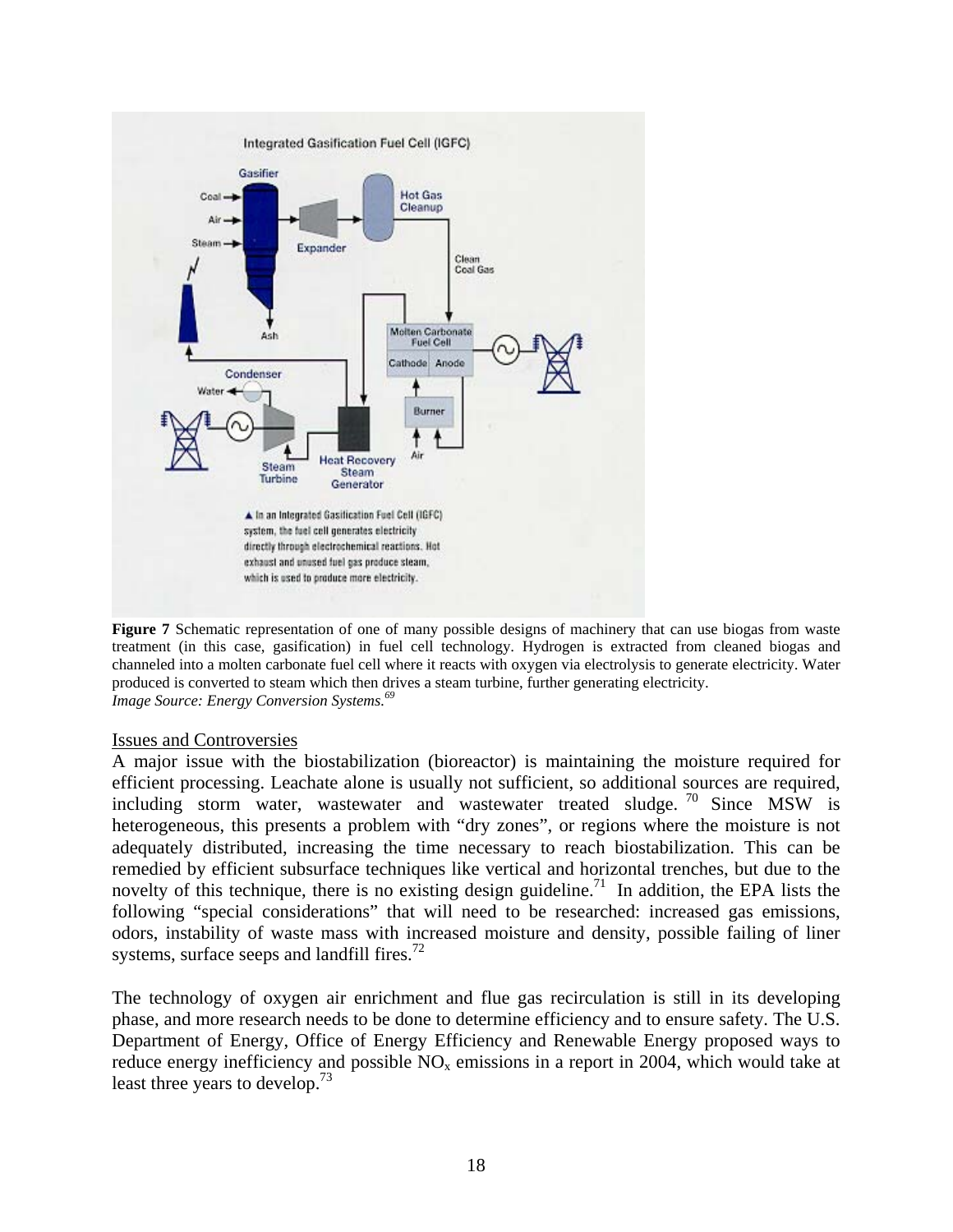Since fuel cells only utilize the emitted landfill gas, they are not a direct reduction of MSW and must be used in conjunction with traditional landfills. The advantages of this technology are that energy conversion through cells is relatively high (on the order of 40%-60%) and it is fueled by hydrogen, which can be extracted from waste compounds, such as methane, natural gas, and biomasses.<sup>74</sup> However, the landfill gas must be pre-treated for sulfur and halide in order to avoid the reduction of the life and efficiency of the fuel processor. Additional potential areas of problems include issues with conductivity, the catalyst process and other design considerations. However, the main reason that fuel cells are not used is because it requires six times more electricity as a conventional gas plant, making this solution expensive to develop. Moreover, it is not projected to be used widely for another 10 or 15 years.<sup>75</sup>

#### *Volume Reduction*

#### Source Reduction

Source reduction refers to methods that "reduce the amount or toxicity of trash created".<sup>76</sup> Source reduction is the most effective way to reduce the production of MSW. Typical methods of source reduction include the use of less bulky packaging, reusing goods, and buying recycled or durable goods. The best way to promote source reduction is through public education campaigns that encourage people to be conscious of the number and type of products they purchase.

Source reduction is based on the principle that preventing the creation of waste is more economical than having to treat the waste when it already exists. Source reduction also prevents some of the life cycle environmental impacts. By reusing more and buying less, the total impact of all the resources used is reduced, not simply the impact on the waste system. For instance, the reduction in the mass of 2 liter soft drink bottles from 68 to 51 grams prevented 250 million pounds of waste per year.<sup>77</sup> Thus, the bottle mass reduction has benefits in lowering the need for raw materials at the creation side of the lifecycle.

Another area of source reduction success is reuse of existing materials. For example, thrift stores like the Salvation Army sell used items. The Reuse Development Organization estimates there are more than 6,000 reuse centers in the country, including specialized centers for items like building materials.<sup>78</sup>

A growing area of interest in source reduction is a disposal fee for consumers based on the amount of waste they produce. This economic incentive is the most direct way to force consumers to produce less waste. Fee systems can have some management challenges in measuring waste production by specific sources, particularly in high density urban environments. There is also the problem of the impetus for illegal dumping when charges for disposal are high.

#### Recycling

Recycling is the process of breakdown of existing products into their component materials to regenerate new products. It usually requires extensive reprocessing and uses more energy than preventing the production of waste in the first place. Nevertheless, it is preferable to landfill or incinerator disposal.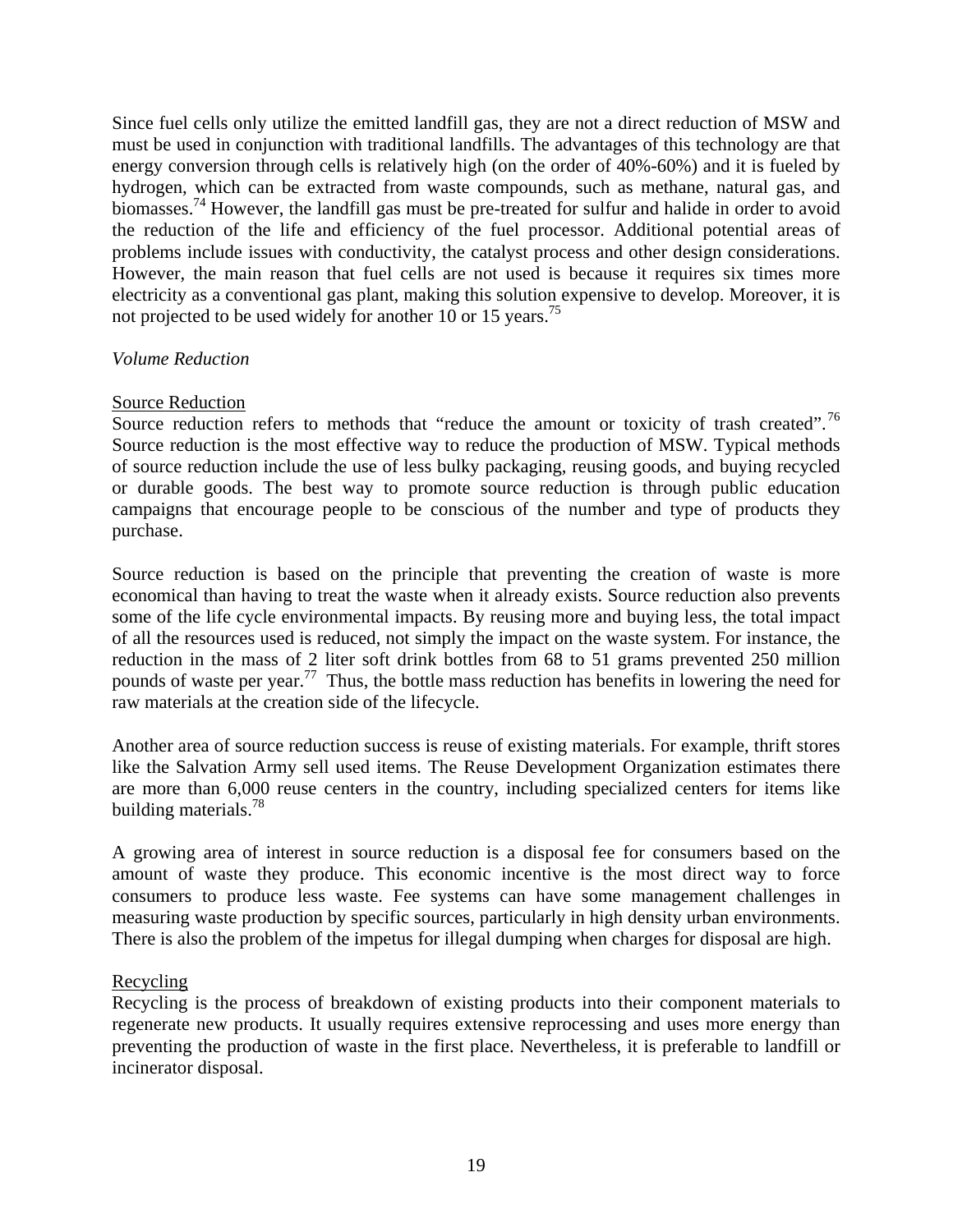Significant progress has been made in recycling in the U.S.; the current recycling rates are about 28% of the total waste, almost twice the rate from 15 years ago. In 1999 alone, approximately 64 million tons of material was kept out of landfills and incinerators by recycling and composting activities. According to the EPA, the U.S. recycles about 42% of paper, 40% of plastic soft drink bottles, 55% of aluminum cans, 57% of steel packaging, and 52% of all major appliances.<sup>79</sup> States with a bottle deposit program are likely to have a high total recycling rate. The states with bottle deposit programs are California, Connecticut, Delaware, Iowa, Maine, Massachusetts, Michigan, New York, Oregon, and Vermont.



**Figure 8** Map showing distribution of recycling rates in the United States *Image Source: EPA.80*

Recycling has become a growing business area as people develop new ideas for what can be made from recycled products. King County, Washington has an innovative recycled materials market development program, called Linkup. Linkup assists businesses by providing services such as material and product testing, market research, material sourcing, and media campaigns; developing marketing materials such as brochures, case studies, and specification sheets; and facilitating business and strategic planning for recycling. $81$ 

The most common forms of recycling are of plastic, glass, aluminum and paper from municipal areas. These materials are collected from households by recycling companies. In certain states, residents are allowed to collect recyclables of different materials in the same container.<sup>82</sup> In such cases, these are sorted once they are taken to a Materials Recovery Facility (MRF). Other states encourage residents to sort recyclables based on material content into separate bins by a process known as source separation.

#### Issues and Controversies

Public awareness requires diligent communication and effective tools to ensure its success by effectively modifying behaviors. In order to maintain long-term program success, the public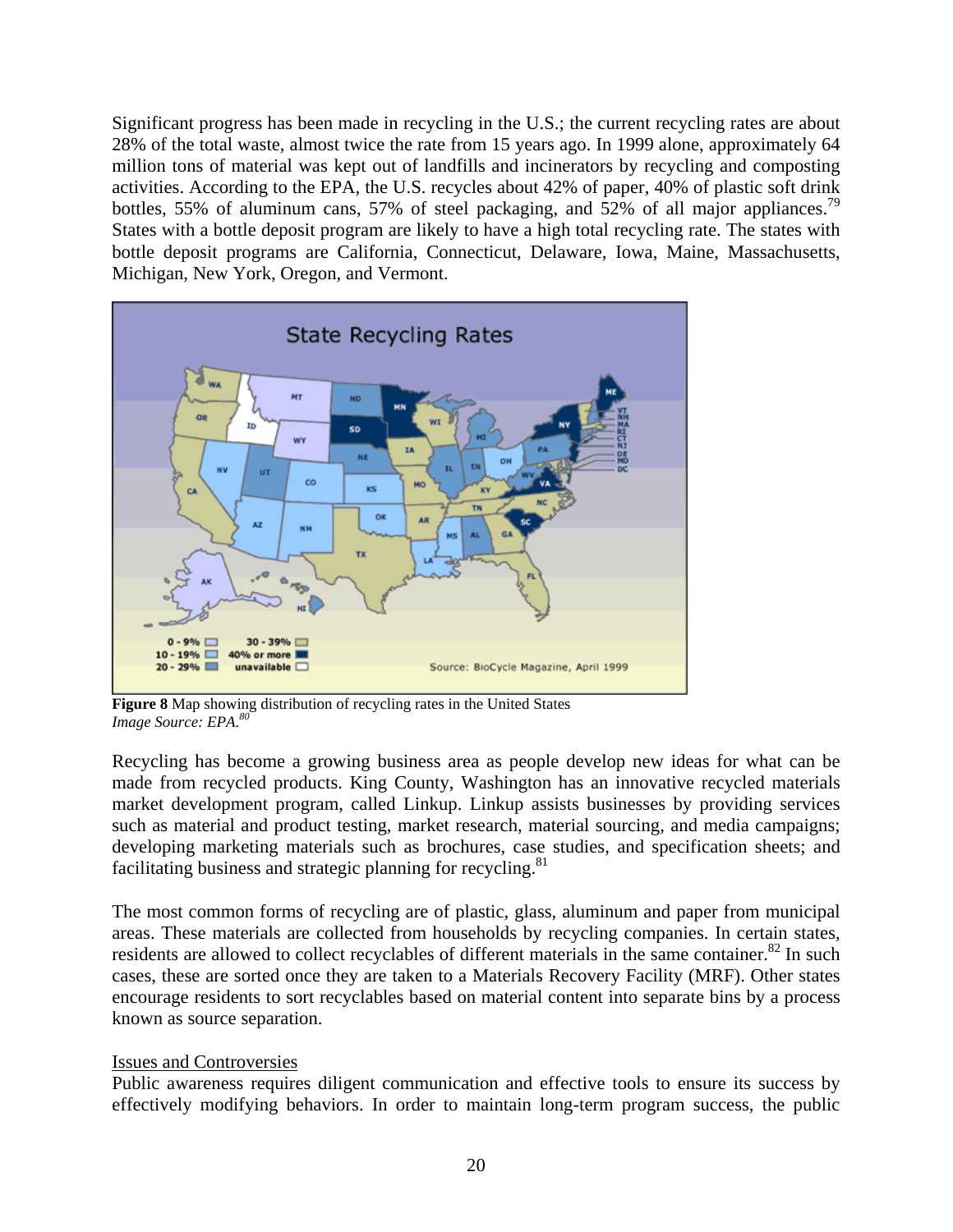needs to understand "what behaviors are desired and why."83 Therefore, public awareness needs to be consistent in its message and ongoing with its efforts. The most effective public awareness program will have approximately 50% participation of the population, with a later gain of 30% as the program progresses.<sup>84</sup>

Recycling can result in a substantial reduction of waste volume, but there are potential problems with the processing. One of the problems is determining whether collection should occur at a central location, a Materials Treatment Facility, or at individual residences. While a central location requires less transport, it decreases the amount of materials recycled. Recycling also requires development of an infrastructure, including extra administrators, a continuous public relations campaign, and possible enforcement agents to inspect garbage and issue tickets.<sup>85</sup> There is also a need for an effective education plan because the efficiency of the recycling process is dependent upon whether or not the materials are recycled properly. Since many individuals may have difficulties sorting a variety of products, separation could be conducted after general collection, but this requires funds that may not be readily available. Another problem is the market for these recyclables, because if the product is not needed, it will return to the landfill or incinerator. This may reduce the amount of recycling, since it underscores public confidence in the recycling process.

## *Measuring the Success of the Solution*

Municipal solid waste is disposed of by three main processes: landfill, incineration, and interstate transport. Each process produces its own set of pollutants. The success of the Act can be measured by reduction in transportation of MSW and reduction of environmental and health impacts caused by the interstate transport and disposal of MSW. These two categories can be measured with quantitative environmental indicators such as the distance MSW is transported out-of-state and the amount of emissions produced by MSW transport and disposal. For the purposes of this report, an environmental indicator is defined as "a parameter or a value derived from parameters, which points to, provides information about, or describes the state of phenomenon/environmental/area, with a significance extending beyond that directly associated with a parameter value."<sup>86</sup> Examples of useful environmental indicators for landfill, incineration, and interstate transport are listed in Table 1.

| <b>Landfill</b>           | <b>Incineration</b>                  | <b>Transport</b>          |  |
|---------------------------|--------------------------------------|---------------------------|--|
| <b>Landfill gases</b>     | Air pollutant                        | Air pollutant             |  |
| Methane                   | Hydrogen chloride<br>$\bullet$       | Nitrogen Oxides           |  |
| Carbon Dioxide            | Hydrogen fluoride<br>٠               | Carbon Dioxide            |  |
|                           | Sulfuric dioxide vapors<br>$\bullet$ | <b>VOCs</b>               |  |
| Groundwater contaminant   | Nitrogen Oxides<br>$\bullet$         | Ozone                     |  |
| Lead                      | <b>Dioxins</b><br>٠                  | <b>Particulate Matter</b> |  |
| Cadmium                   | <b>Furans</b>                        |                           |  |
| Mercury                   | Particulate Matter<br>$\bullet$      | <b>Spills</b>             |  |
| Arsenic                   | Lead                                 | <b>Nitrates</b>           |  |
| Chromium                  | Cadmium<br>٠                         | Ammonia                   |  |
| <b>Salts</b><br>$\bullet$ | Mercury<br>$\bullet$                 | <b>Iron</b>               |  |
| Xenobiotic organic        | Arsenic<br>٠                         | Copper                    |  |

**Table 1: List of Scientific Indicators**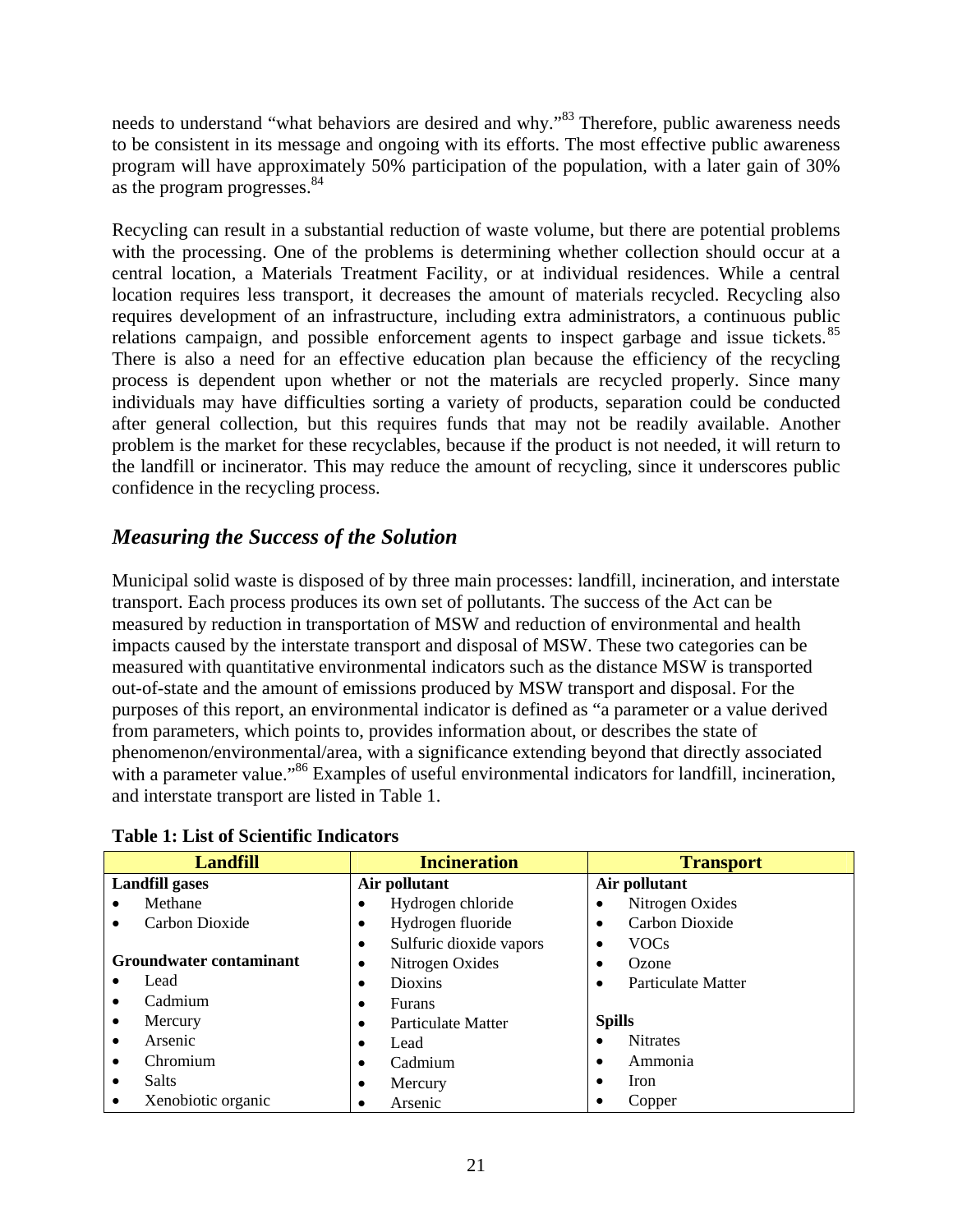| <b>Landfill</b> |             | <b>Incineration</b> | <b>Transport</b> |
|-----------------|-------------|---------------------|------------------|
|                 | compound    | Chromium<br>٠       | Chromium         |
|                 | <b>PCBs</b> | Cobalt<br>٠         | Lead             |
|                 | <b>VOCs</b> | Vanadium<br>٠       | Cadmium          |
|                 | Ozone       | Copper<br>٠         |                  |
|                 |             | Nickel<br>٠         |                  |
|                 |             | Thallium            |                  |
|                 |             |                     |                  |

Many of the above indicators have not been measured sufficiently to be used to evaluate the success of the bill. The Environmental Protection Agency (EPA) measures some of the indicators listed in Table 1 and compiles them in three major data sets: Air Quality System (AQS), National Air Pollutant Emission Trends (NAPET), and Inventory of U.S. Greenhouse Gas Emissions and Sinks (U.S. GHG). The data reported by these data sets are summarized in the Table 2.

| <b>Data Set</b>                                                                                         | <b>Data Source</b>                                                                                                                                                                                                  | <b>Landfill</b>                                                                                                                                                                                                                               | <b>Incineration</b>                                                                                                     | <b>Transport</b>                                                                               |
|---------------------------------------------------------------------------------------------------------|---------------------------------------------------------------------------------------------------------------------------------------------------------------------------------------------------------------------|-----------------------------------------------------------------------------------------------------------------------------------------------------------------------------------------------------------------------------------------------|-------------------------------------------------------------------------------------------------------------------------|------------------------------------------------------------------------------------------------|
| <b>Air Quality</b><br><b>System</b><br>(AQS)                                                            | AQS provides raw<br>ambient air quality<br>data. It is compiled<br>daily from state and<br>local organizations<br>that monitor air<br>quality in their<br>particular region and<br>submit their data to<br>the EPA. | Does not compile<br>data by emission<br>source.                                                                                                                                                                                               | Does not compile data<br>by emission source.                                                                            | Does not<br>compile data by<br>emission source.                                                |
| <b>The</b><br><b>National</b><br>Air<br><b>Pollutant</b><br><b>Emission</b><br><b>Trends</b><br>(NAPET) | NAPET is compiled<br>annually and provides<br>emission data by<br>category including<br>landfills, incineration,<br>and transportation.<br>The data is based on<br>the baseline data and<br>EPA's projections.      | Carbon<br>$\bullet$<br>Monoxide<br>(CO)<br>Ammonia<br>$(NH_3)$<br>Nitrogen<br>$\bullet$<br>Oxide (NO)<br>$PM-10$<br>$\bullet$<br>$PM-2.5$<br>$\bullet$<br>Volatile<br>Organic<br>Compound<br>(VOC)<br>Sulfur<br>Dioxide<br>(SO <sub>2</sub> ) | CO<br>$\bullet$<br>NH <sub>3</sub><br>$\bullet$<br>N <sub>O</sub><br>$PM-10$<br>PM-2.5<br><b>VOC</b><br>SO <sub>2</sub> | CO<br>$\bullet$<br>NH <sub>3</sub><br>NO<br>$PM-10$<br>PM-2.5<br><b>VOC</b><br>SO <sub>2</sub> |
| <b>The</b><br><b>Inventory</b><br>of U.S.<br>greenhouse                                                 | The greenhouse gas<br>inventory data is<br>compiled annually<br>based on IPCC                                                                                                                                       | Methane<br>$\bullet$                                                                                                                                                                                                                          | Nitrous Oxide<br>$\bullet$<br>Nitrogen Oxide<br>Non methane<br>volatile organic                                         | Carbon<br>$\bullet$<br>Dioxide<br>Methane<br><b>Nitrous</b><br>$\bullet$                       |

**Table 2: Scientific Indicators Reported by Existing Data Sets**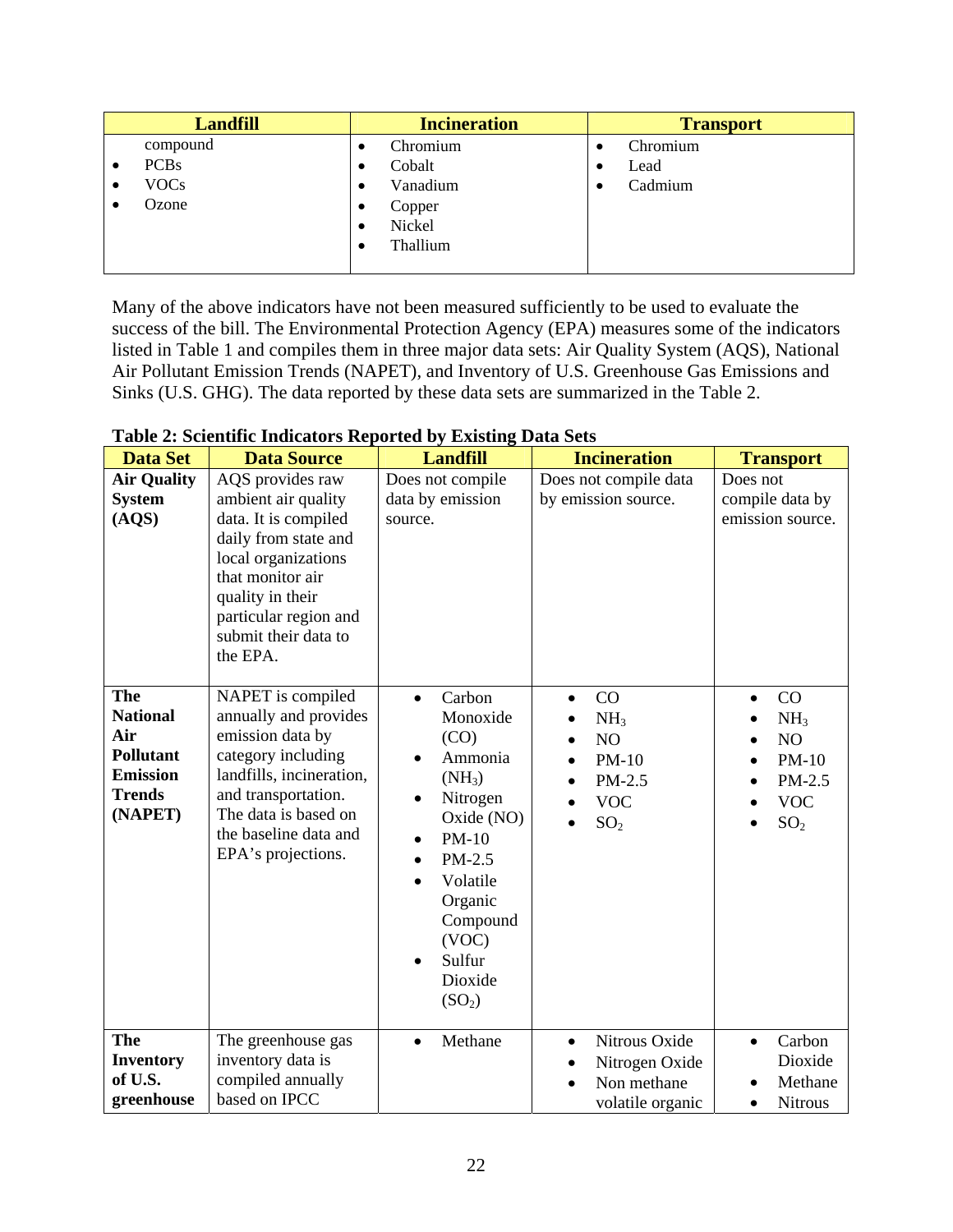| guideline. Air<br>gas<br>emissions<br><b>Quality System data</b><br>provides baseline data<br>and sinks<br>Carbon<br>for the inventory data.<br>data<br>Monoxide | Oxide<br>compounds<br>(NMVOCs)<br>Hydro-<br>fluoro-<br>carbons<br>Sulfur Dioxide<br>Carbon Dioxide |
|------------------------------------------------------------------------------------------------------------------------------------------------------------------|----------------------------------------------------------------------------------------------------|
|------------------------------------------------------------------------------------------------------------------------------------------------------------------|----------------------------------------------------------------------------------------------------|

These data sets are derived through the direct and indirect measure of emissions produced from landfills and incinerators. The NAPET data set is more comprehensive and more useful for measuring the success of the bill than the AQS and U.S. GHG data sets. Currently there is not a data set that gives emissions information specifically for the interstate transport of MSW or for the distance traveled. However the emission data can be estimated based on the data of the U.S. GHG data set which provides emissions information for diesel trucks.

The emission information for many of the pollutants produced by landfills, incinerators, and transportation are estimated or modeled values and may not be accurate. For instance, NAPET calculates projection pollutant data based on the model by using baseline data and the factors such as economic and population growths. Thus it is not purely scientific data. The distance traveled transporting MSW out-of-state is not recorded. Due to the lack of scientific data for some parameters and the potential for inaccuracies in estimated and modeled measurements, the following recommendations can be made:

- Monitor groundwater contamination at landfill sites to assess contamination by leachate;
- Monitor methane and carbon dioxide emissions directly from landfills;
- Compile emission data of the regulated pollutants specified under the Clean Air Act directly from incinerators; and,
- Obtain data of travel distances made by MSW transport to estimate approximate emission amounts.

These newly obtained indicators should be made available at a reasonable cost and be, theoretically, well founded in technical terms. These recommendations will allow for a better evaluation of the success of the Act.

## *Conclusion*

The increasing generation of municipal solid waste, the closing of local landfills in favor of regional landfills, and the consolidation of the waste management industry have led to an increase in the amount of municipal solid waste crossing state lines for disposal. The transportation and disposal of waste to other states pose a number of environmental and health concerns for importing states, including air pollution and groundwater contamination and respiratory problems and cancer, respectively. These reasons, along with political and economical pressures, have prompted the submission of the Solid Waste Interstate Transportation Act of 2005 to the House of Representatives. This Act would allow states to limit the amount of imported municipal solid waste. It is difficult to project the impact of these limitations. The incentive to deal with waste locally may lead to innovation in disposal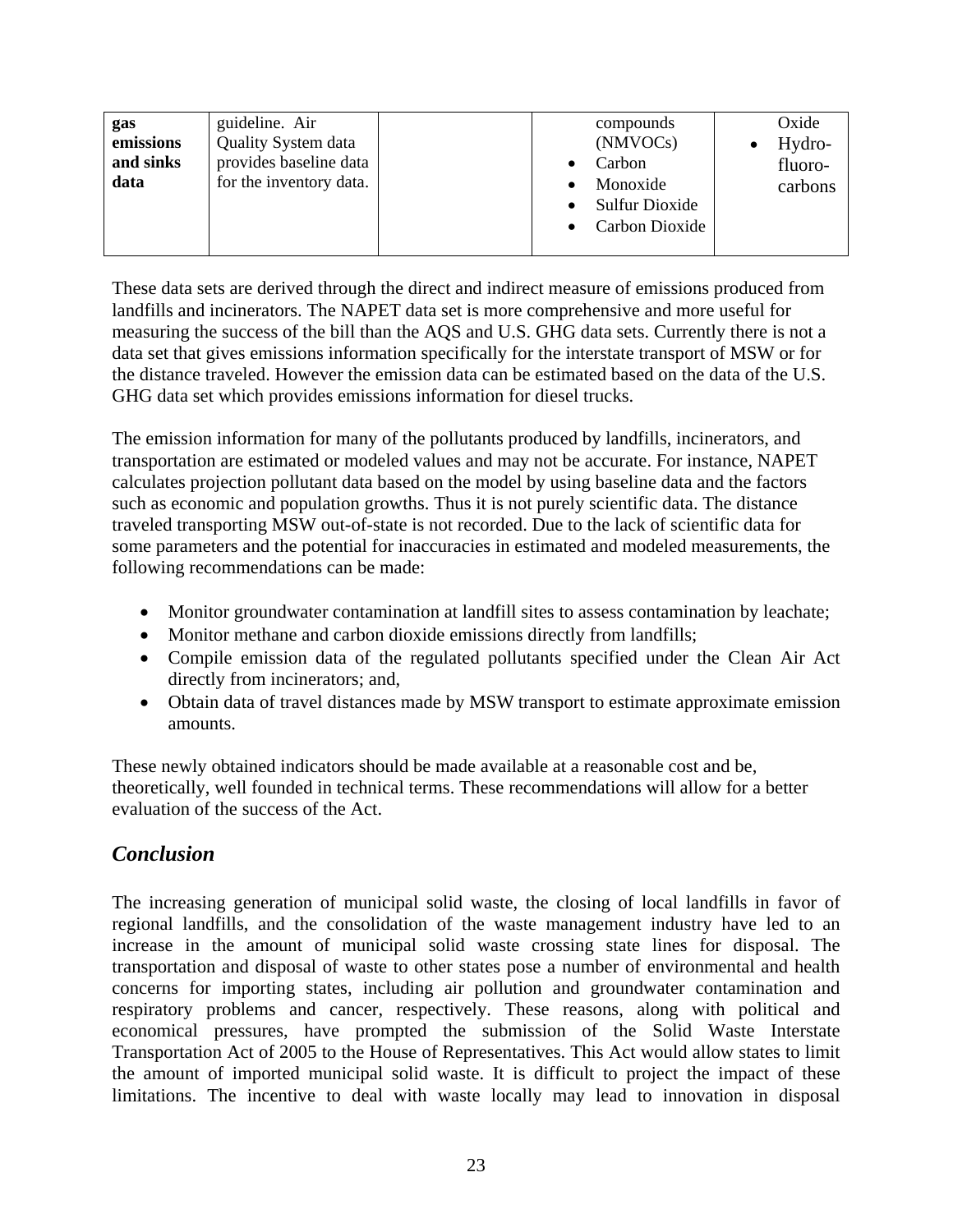technologies, the use of existing alternative technologies, waste volume reduction, or a combination of these methods. However, the Act is not without drawbacks. States may simply choose to ship their waste to states that are willing to accept the waste. Some of the new waste treatment technologies are not as cost-effective as landfills and incinerators. Several of them require large amounts of land which can prove difficult in siting and many are still in the developmental stages. Exporting states may have to rely on a combination of these technologies and waste volume reduction in order to develop a self-sufficient and environmentally responsible waste management system.

In the fall semester, our Workshop Group will be analyzing the political and economic aspects of this legislation. We will also develop a management plan for implementing the program.

## *References*

 $\overline{a}$ 

- <sup>8</sup> National Solid Wastes Management Association Interstate Movement of Municipal Solid Waste  $\langle$ http://www.nswma.org/ $>$
- <sup>9</sup> "Large Trucks a Significant Factor in Major Freeway Incidents in Houston, Texas" *Road Management Journal*, 1997. Accessed 11 June, 2005. <http://www.usroads.com/journals/p/rmj/9710/rm971003.htm>
<sup>10</sup> "Large Trucks a Significant Factor in Major Freeway Incidents in Houston, Texas" *Road Management Journal*,
- 1997. Accessed 11 June, 2005. <http://www.usroads.com/journals/p/rmj/9710/rm971003.htm><br><sup>11</sup> Natural Resources Defense Council. "Exhausted by Diesel: How America's Dependence on Diesel Engines
- Threatens Our Health." April 1998. Accessed July 12, 2005.
- 

- 
- <http://www.btw.gov/publications/transportation\_statistics\_annual\_report/2004/pdf/entire.pdf><br>
<sup>13</sup> EPA: Mobile Source Emissions <http://www.epa.gov/otaq/invntory/overview/pollutants.htm><br>
<sup>14</sup> Bureau of Transportation Sta
- 

<sup>16</sup> The Groundwater Foundation. "How Much do We Depend on Groundwater". Accessed 11 June, 2005 <http://www.groundwater.org/gi/depend.html>

<sup>17</sup> Lee, F.G. Municipal Solid Waste Management: Long-Term Public Health and Environmental Protection. May 1991.

<sup>18</sup> Lee, F.G. Municipal Solid Waste Management: Long-Term Public Health and Environmental Protection. May 1991.

<sup>&</sup>lt;sup>1</sup> United States. House of Representatives. *Solid Waste Interstate Transportation Act of 2005*. 109<sup>th</sup> Cong., 1<sup>st</sup> Session. HR 274 IH. Jan. 6, 2005.

<sup>&</sup>lt;sup>2</sup> McCarthy, James. "CRS Report for Congress: RS20106: Interstate Waste Transport: Legislative Issues." June 16, 1999.

<sup>&</sup>lt;sup>3</sup> O'Leary, R. *Managing for the Environment*. Jossey-Bass Inc., Publishers. San Francisco. 1999: pp. 69-70.<br><sup>4</sup> McCerthy, James. "CBS Benert for Congress: Interstate Shipment of Municipal Solid Wester 2004 Undete

<sup>&</sup>lt;sup>4</sup> McCarthy, James. "CRS Report for Congress: Interstate Shipment of Municipal Solid Waste: 2004 Update", September 9, 2004.

<sup>&</sup>lt;sup>5</sup> Environmental Protection Agency. "Municipal Solid Waste Generation, Recycling, and Disposal in the United States: 2003 Facts and Figures." April 2005.

<sup>&</sup>lt;sup>6</sup> Environmental Protection Agency. "Decision Maker's Guide to Solid Waste Management, Vol. 2." Accessed 9 June, 2004 . <http://www.epa.gov/epaoswer/non-hw/muncpl/dmg2/title.pdf>

<sup>&</sup>lt;sup>7</sup> McCarthy, James. "CRS Report for Congress: Interstate Shipment of Municipal Solid Waste: 2004 Update", September 9, 2004.

<sup>&</sup>lt;http://www.nrdc.org/air/transportation/ebd/ebdinx.asp>. 12 Bureau of Transportation Statistics, Transportation Statistics Annual Report 2004.

<sup>&</sup>lt;sup>15</sup> El-Fadel, M., Findikakis, A.N., and Leckie, J.O., *Environmental Impacts of Solid Waste Landfilling*. 1997, Stanford University: California.

<sup>&</sup>lt;sup>19</sup> "Air Toxics Rule for Municipal Solid Waste Landfills." *EPA Fact Sheet*. Nov. 26, 2002. Accessed July 5, 2005. <http://www.epa.gov/ttn/atw/landfill/mswl\_fs2.html>.

<sup>&</sup>lt;sup>20</sup> Environmental Protection Agency. "Methane: Sources and Emissions" Accessed July 31, 2005. <http://www.epa.gov/methane/sources.html>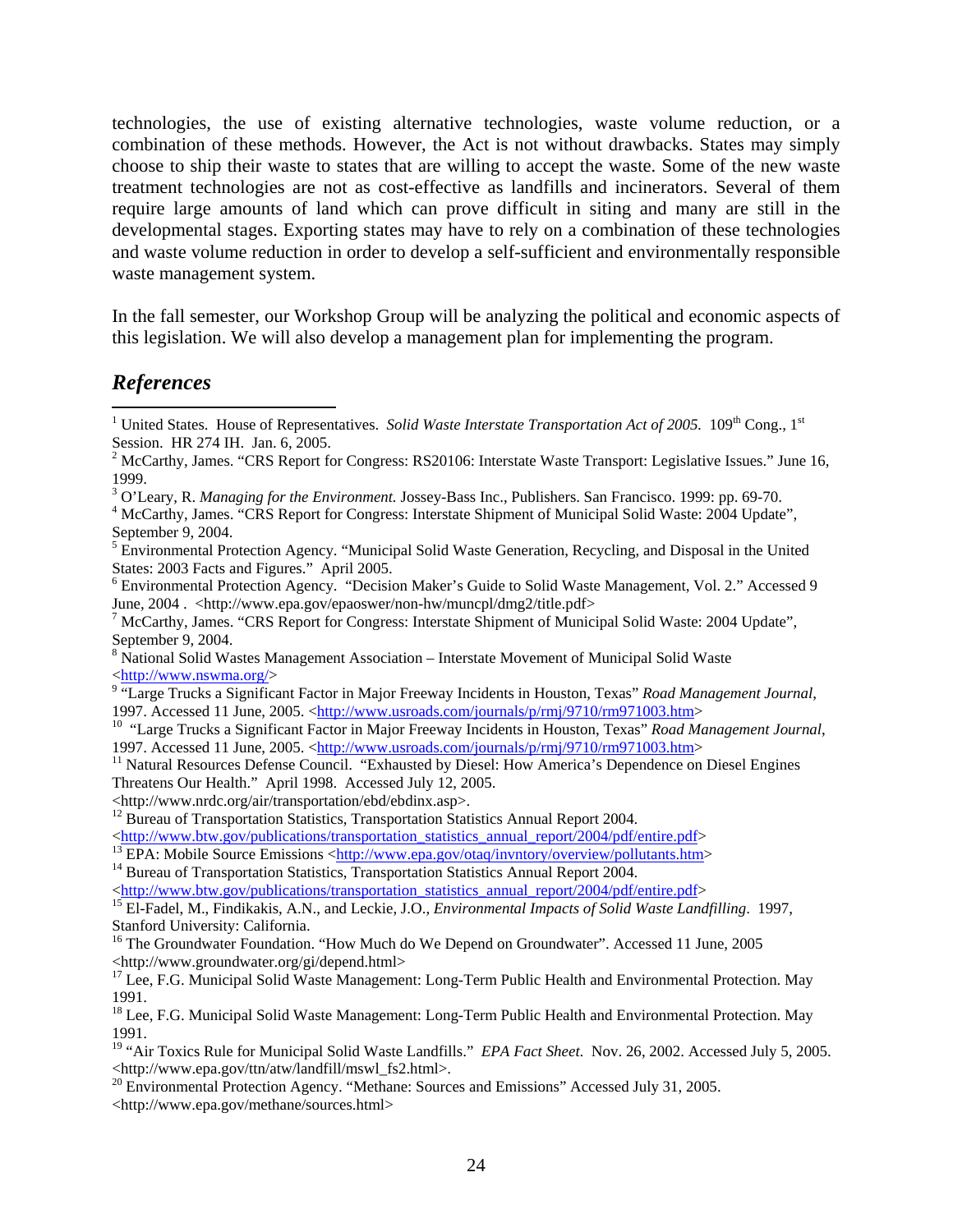<sup>21</sup> UK Department for Environment, Food and Rural Affairs. "Review of Environmental and Health Effects of Waste Management." <http://www.defra.gov.uk/environment/waste/research/health/pdf/health-summary.pdf>
<sup>22</sup> EPA: Decision Maker's Guide to Solid Waste Management, Volume II (EPA 530-R-95-023), 1995.

2000 <www.parliament.uk/post/home.htm> 26 Shanoff, Barry S. "Commerce 'Claws' Grips Government." *MSW Management*. 2001. Accessed July 5, 2005. <http://www.mswmanagement.com/msw\_0011\_commerce.html>.

27 Arner, Rob. "Cleaning Up Unlined Landfills in the United States." *MSW Management*. May/June 2004. Accessed July 5, 2005. <http://www.mswmanagement.com/mw\_0405\_cleaning.html>.

28 Davidov, Robin. "Transportation: Maryland Addresses Interstate Transport Issues." *WasteAge*. May 1, 1999.

<sup>29</sup> Arner, Rob. "Cleaning Up Unlined Landfills in the United States." MSW Management. May/June 2004.

Accessed July 5, 2005 <http://www.mswmanagement.com/mw\_0405\_cleaning.html>.

<sup>30</sup> McCarthy, James. "CRS Report for Congress: Interstate Shipment of Municipal Solid Waste: 2004 Update", September 9, 2004.

<sup>31</sup> Virginia Department of Conservation and Recreation. "Virginia Conservation Land Statistics." Accessed July 5, 2005. <http://www.dcr.virginia.gov/dnh/clstatistics.htm>.

<sup>32</sup> McCarthy, James. "CRS Report for Congress: Interstate Shipment of Municipal Solid Waste: 2004 Update", September 9, 2004.

 $33 \text{ U.S. Environmental Protection Agency. }$  "Decision-Maker's Guide to Solid Waste Management, Vol 2." Aug. 1995.

<sup>34</sup> Walsh, Daniel C., Steven N. Chillrud, H. James Simpson, and Richard F. Bopp. "Refuse Incinerator Particulate Emissions and Combustion Residues for New York City During the 20<sup>th</sup> Century." *Environmental Science and* 

*Technology*. 2001. Vol. 35, No. 12, Pg. 2441.<br><sup>35</sup> Burger, Michael and Christopher Stewart. "Garbage After Fresh Kills." Jan. 28, 2002. Accessed July 5, 2005.<br><http://www.gothamgazette.com/iotw/garbage/>.

<sup>36</sup> Caruso, David B. "As Urban Landfills Close, Garbage Travels Further." Associated Press. July 9, 2005.<br><sup>37</sup> New York State Department of Environmental Conservation. "New York State Solid Waste Management<br>Program." Acc

<sup>38</sup> United Nations Environment Programme, Division of Technology, Industry and Economics. "International Sourcebook on Environmentally Sound Technologies for Wastewater and Stormwater Management." Accessed June 22, 2005.<http://www.unep.or.jp/ietc/Publications/TechPublications/TechPub-15/2-5/5-3.asp>

<sup>39</sup> United Nations Environment Programme, Division of Technology, Industry and Economics. "International" Sourcebook on Environmentally Sound Technologies for Wastewater and Stormwater Management." Accessed June 22, 2005. <http://www.unep.or.jp/ietc/Publications/TechPublications/TechPub-15/2-5/5-3.asp>

<sup>40</sup> United Nations Environment Programme, Division of Technology, Industry and Economics. "International Sourcebook on Environmentally Sound Technologies for Wastewater and Stormwater Management." Accessed June 22, 2005. <http://www.unep.or.jp/ietc/Publications/TechPublications/TechPub-15/2-5/5-3.asp>

<sup>41</sup> National Agriculture Information Service. "Anaerobic Digestion of Animal Wastes." Accessed June 22, 2005. <http://attra.ncat.org> 42 Cardiff University Waste Research Station. "Energy from Waste." Accessed June 22, 2005.

<http://www.wasteresearch.co.uk/ade/efw/gasification.htm> 43 Cardiff University Waste Research Station. "Energy from Waste." Accessed June 22, 2005.

<http://www.wasteresearch.co.uk/ade/efw/gasification.htm> 44 North American Waste-to-Energy Conference 2004. Accessed July 4, 2005.

- 
- 

<sup>45</sup> Cardiff University Waste Research Station. "Energy from Waste." Accessed June 22, 2005.<br>
<http://www.wasteresearch.co.uk/ade/efw/gasification.htm>

<http://www.seas.columbia.edu/earth/wtert/sofos/Nawtec12\_brochure.pdf>

<sup>&</sup>lt;sup>23</sup> The Parliamentary Office of Science and Technology, Post 149: Incineration of Household Waste. December  $2000 \leq$ www.parliament.uk/post/home.htm>

<sup>&</sup>lt;sup>24</sup> The Parliamentary Office of Science and Technology, Post 149: Incineration of Household Waste. December 2000  $\langle$ www.parliament.uk/post/home.htm>

<sup>&</sup>lt;sup>25</sup> The Parliamentary Office of Science and Technology, Post 149: Incineration of Household Waste. December

 $\frac{46}{\text{National Agriculture Information Service}}$ . "Anaerobic Digestion of Animal Wastes." Accessed 30 June, 2005. <http://attra.ncat.org> 47 North American Waste-to-Energy Conference 2004. Accessed July 4, 2005.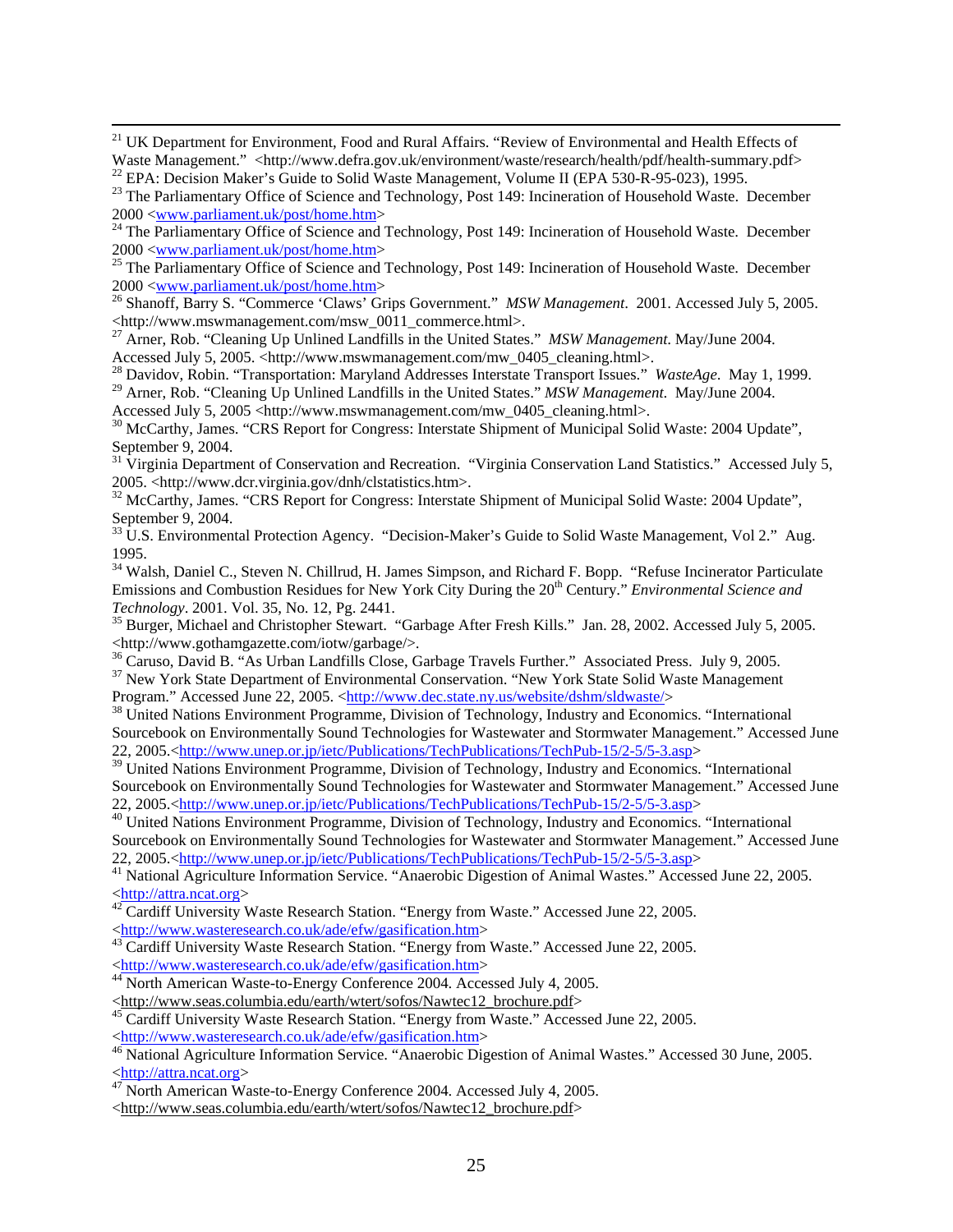<sup>48</sup> California Energy Commission. "Municipal Solid Waste Power Plants." Accessed 30 July, 2005. < http://www.energy.ca.gov/development/biomass/msw.html>

Program." Accessed June 22, 2005. <http://www.dec.state.ny.us/website/dshm/sldwaste/>
<sup>54</sup> North American Waste-to-Energy Conference 2004. Accessed July 4, 2005.

<http://www.seas.columbia.edu/earth/wtert/sofos/Nawtec12\_brochure.pdf> 55 He, R., D. Shen, J. Wang, Y. He and Y. Zhu. "Biological degradation of MSW in a methanogenic reactor using treated leachate recirculation." 2005. Article in process. College of Environment and Resource, Zhejiang University, Hangzhou 310029, China.

56 Markwiese, J. T., Vega, A. M., Green, R., and P. Black. Accessed July 20, 2005.

\ttp://www.forester.net/mw\_0211\_evaluation.html><br>
57 Solid Waste Division, City of Columbia. "Bioreactor Landfill Waste Stabilization." Accessed July 4, 2005.<br>
<http://www.gocolumbiamo.com/PublicWorks/Solidwaste/bioreactor

sand Salid Waste Division, City of Columbia. "Bioreactor Landfill Waste Stabilization." Accessed July 4, 2005. <http://www.gocolumbiamo.com/PublicWorks/Solidwaste/bioreactor\_landfill.htm>

<sup>59</sup> Solid Waste Division, City of Columbia. "Bioreactor Landfill Waste Stabilization." Accessed July 4, 2005. <http://www.gocolumbiamo.com/PublicWorks/Solidwaste/bioreactor\_landfill.htm> 60 Themelis, N.J., "An overview of the global waste-to-energy industry"*. Waste Management World*, 2003-2004

Review Issue: July-August 2003: p. 40-47.<br>
<sup>61</sup> Martin GmbH. Accessed July 6, 2005. <http://www.martingmbh.de/englisch/index2.htm>

<sup>62</sup> Martin GmbH. Accessed July 6, 2005. < $\frac{\text{http://www.martingmbh.de/englisch/index2.htm}}{\text{Millrath, K. and N. Themelis, *Waste as a renewable source of energy: current and future practices*. 2003.}$ 

Proceedings of 2003 ASME International Mechanical Engineering Congress & Exposition. Accessed July 5, 2005.<br>
<http://www.seas.columbia.edu/earth/papers/global waste to energy.html#notes>

<sup>64</sup> Millrath, K. and N. Themelis, *Waste as a renewable source of energy: current and future practices*. 2003. Proceedings of 2003 ASME International Mechanical Engineering Congress & Exposition. Accessed July 5, 2005.<br>
<http://www.seas.columbia.edu/earth/papers/global waste to energy.html#notes>

<sup>65</sup> Millrath, K. and N. Themelis, *Waste as a renewable source of energy: current and future practices.* 2003. Proceedings of 2003 ASME International Mechanical Engineering Congress & Exposition. Accessed July 5, 2005.<br>
<http://www.seas.columbia.edu/earth/papers/global waste to energy.html#notes>

 $\frac{66}{66}$ Biniecka M., P. Campana and A. M. Tarola, "Thermo-valorisation in integrated waste management"<br>Microchemical Journal: 2005, 79 (1-2): p. 319-324.

<sup>67</sup> Energy Conversion systems. Accessed July 27, 2005. <<u>http://members.aol.com/engware/systems.htm</u>.>
<sup>68</sup> EPA. Source Reduction and Reuse. Accessed July 27, 2005. <http://www.epa.gov/msw/sourcred.htm>
<sup>69</sup> Energy Conve

<sup>71</sup> Haydar, Mazen and Milind V Khire, *Leachate Recirculation Using Horizonal Trenches in Bioreactor Landfills*. Journal of Geotechnical and Geoenvironmental Engineering, July 2005. Pg 837-844.

<sup>72</sup> Bioreactors, MSW Disposal Environmental Protection Agency. Accessed July 25, 2005.<br>
<http://www.epa.gov/garbage/landfill/bioreactors.htm>

 $\frac{1}{\sqrt{3}}$  US Department of Energy, Office of Energy Efficiency and Renewable Energy. 2004. "Industrial Technologies Program: Development of a Highly Preheated Combustion Air System with/without Oxygen Enrichment." Accessed August 2, 2005. <http://www.eere.energy.gov/industry/combustion/pdfs/high\_temp\_comb\_systems.pdf><br><sup>74</sup> Energy Conversion systems. Accessed July 27, 2005. <http://members.aol.com/engware/systems.htm.><br><sup>75</sup> Energy Conversion

<sup>&</sup>lt;sup>49</sup> Cardiff University Waste Research Station. "Energy from Waste." Accessed 25 July, 2005.

<sup>%</sup> http://www.wasteresearch.co.uk/ade/efw/gasification.htm><br>
<sup>50</sup> Cardiff University Waste Research Station. "Energy from Waste." Accessed June 22, 2005.<br>
<http://www.wasteresearch.co.uk/ade/efw/gasification.htm>

<sup>&</sup>lt;sup>51</sup> New York State Department of Environmental Conservation. "New York State Solid Waste Management Program." Accessed June 22, 2005. <http://www.dec.state.ny.us/website/dshm/sldwaste/>
<sup>52</sup> New York State Department of Environmental Conservation. "New York State Solid Waste Management

Program." Accessed June 22, 2005. <http://www.dec.state.ny.us/website/dshm/sldwaste/>
<sup>53</sup> New York State Department of Environmental Conservation. "New York State Solid Waste Management